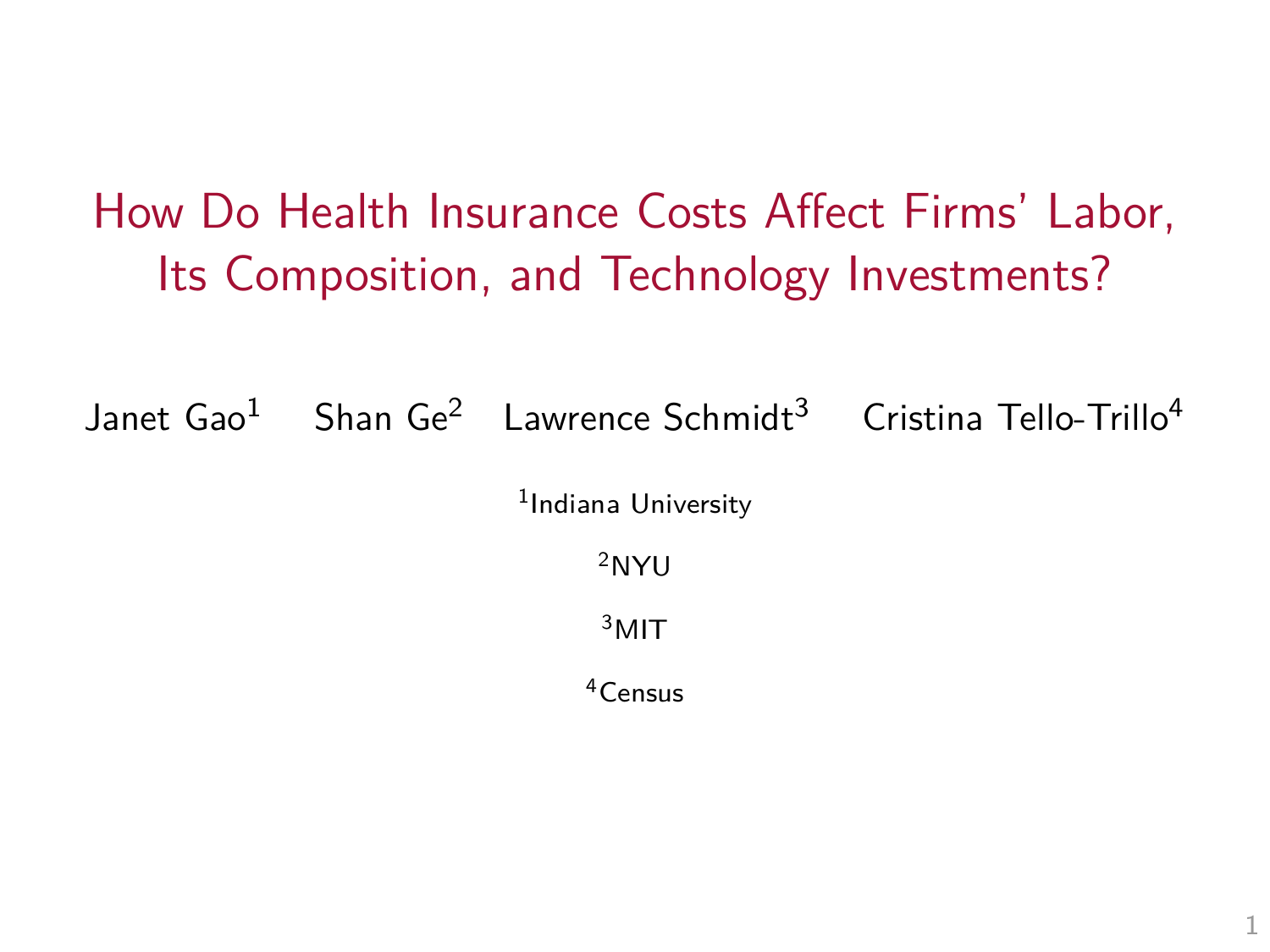### Disclaimer

The U.S. Census Bureau has not reviewed the paper for accuracy or reliability and does not endorse its contents. Any conclusions expressed herein are those of the authors and do not necessarily represent the views of the U.S. Census Bureau. All results using Census data were approved for release by the U.S. Census Bureau, authorization numbers CBDRB-FY22-SEHSD003-019.

Some results do not use Census data.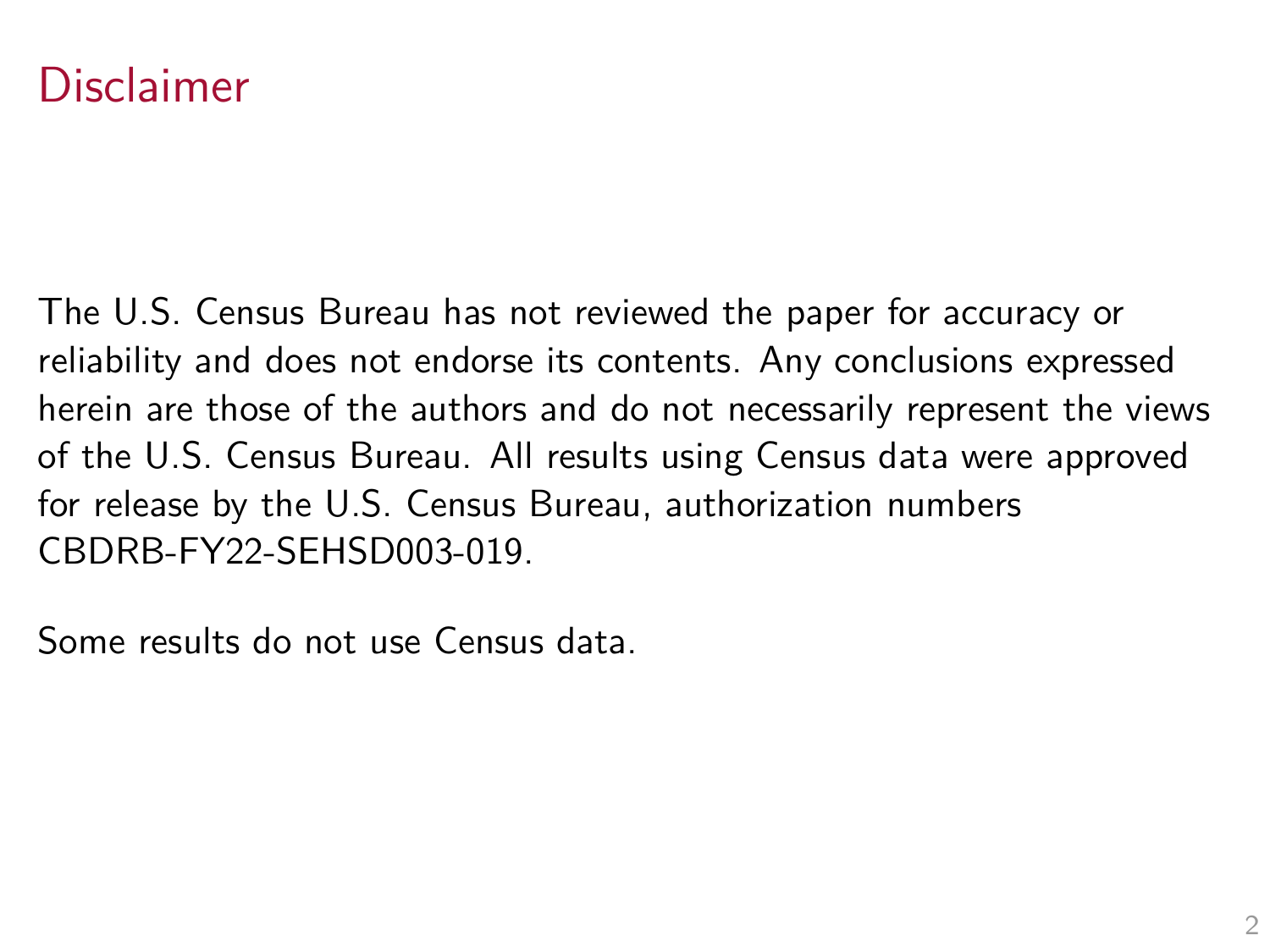### **Motivation**

Concern about ↓ demand for labor, especially low-skilled labor

▶ Focus has been on imports, outsourcing, & automation

- A large cost of labor is health insurance
	- ▶ Firms paid 10% of wages for health insurance in 2021
- Health insurance costs has  $\uparrow$ ; by 236% since 2000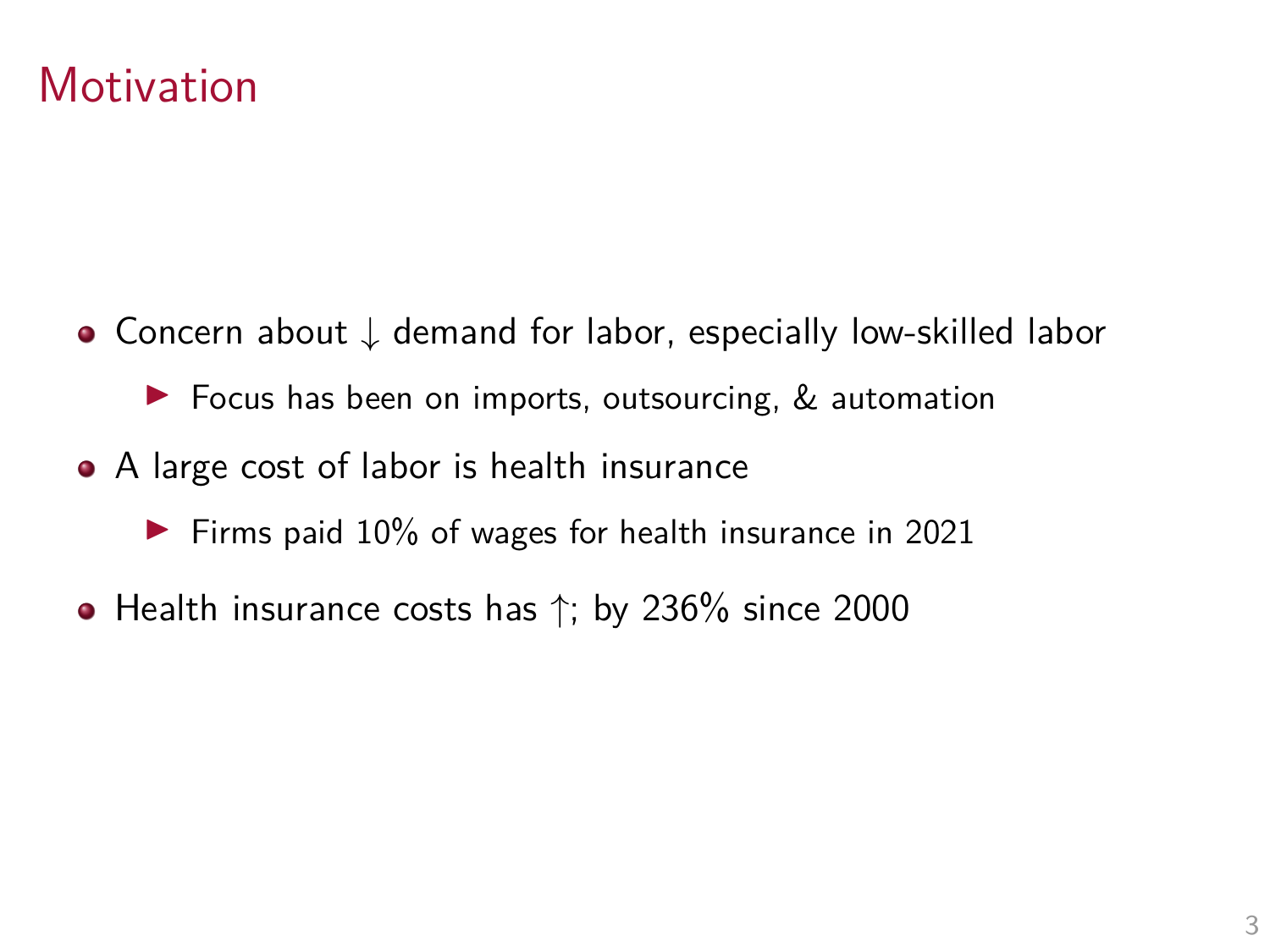## **Motivation**

#### Costs of Employer-Sponsored Family Coverage

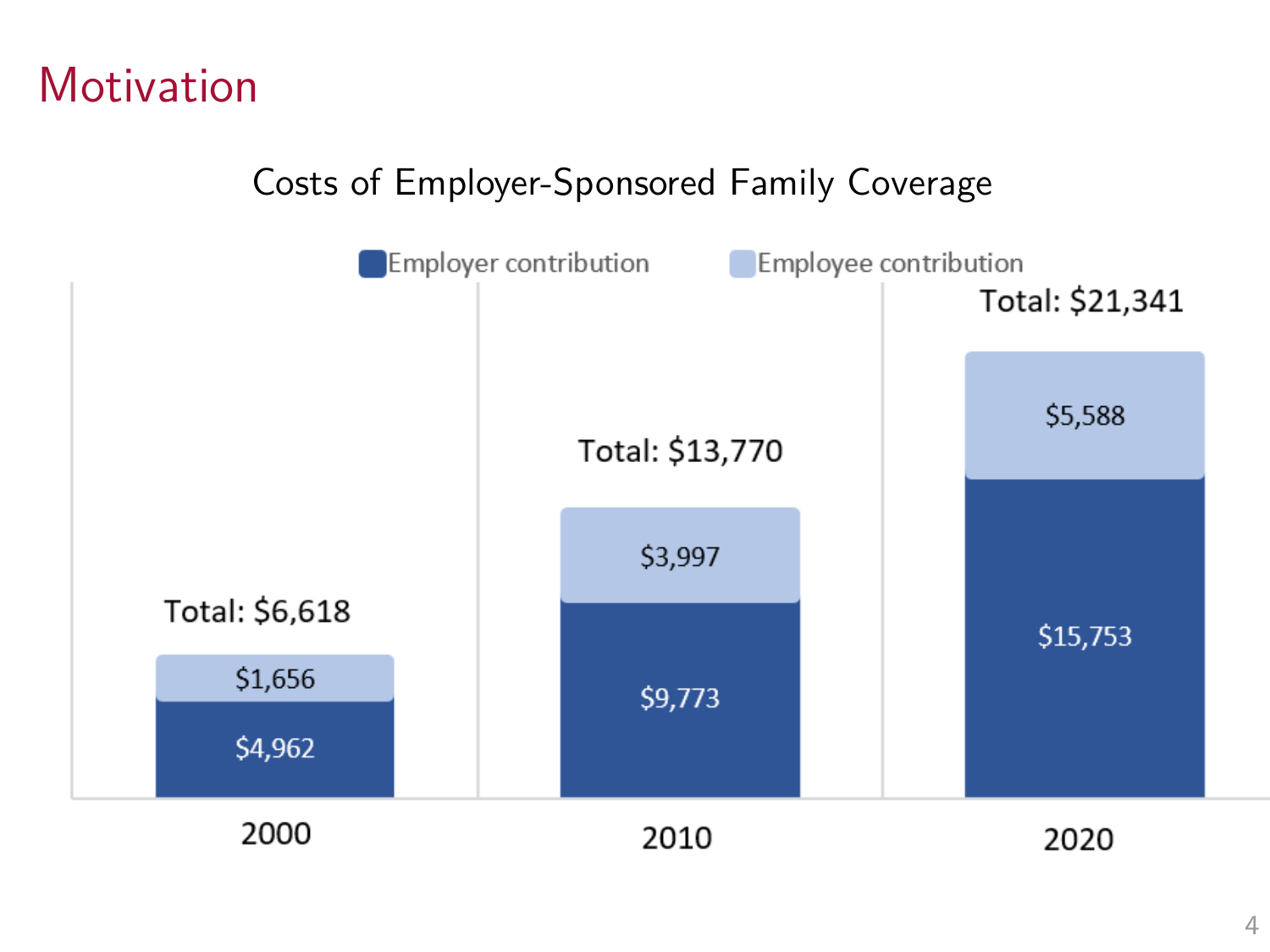## **Motivation**

- Health insurance is a heatedly debated topic in U.S. politics
	- $\blacktriangleright$  58% of Americans  $\lt$  65 obtain health insurance through employers
	- Employers' plans have to be affordable: workers pay  $\langle 9.6\%$  of wages
	- ▶ Costs to employers higher for low-skilled, esp. relative to productivity
- Important question: how health insurance costs affect firms' employment & investment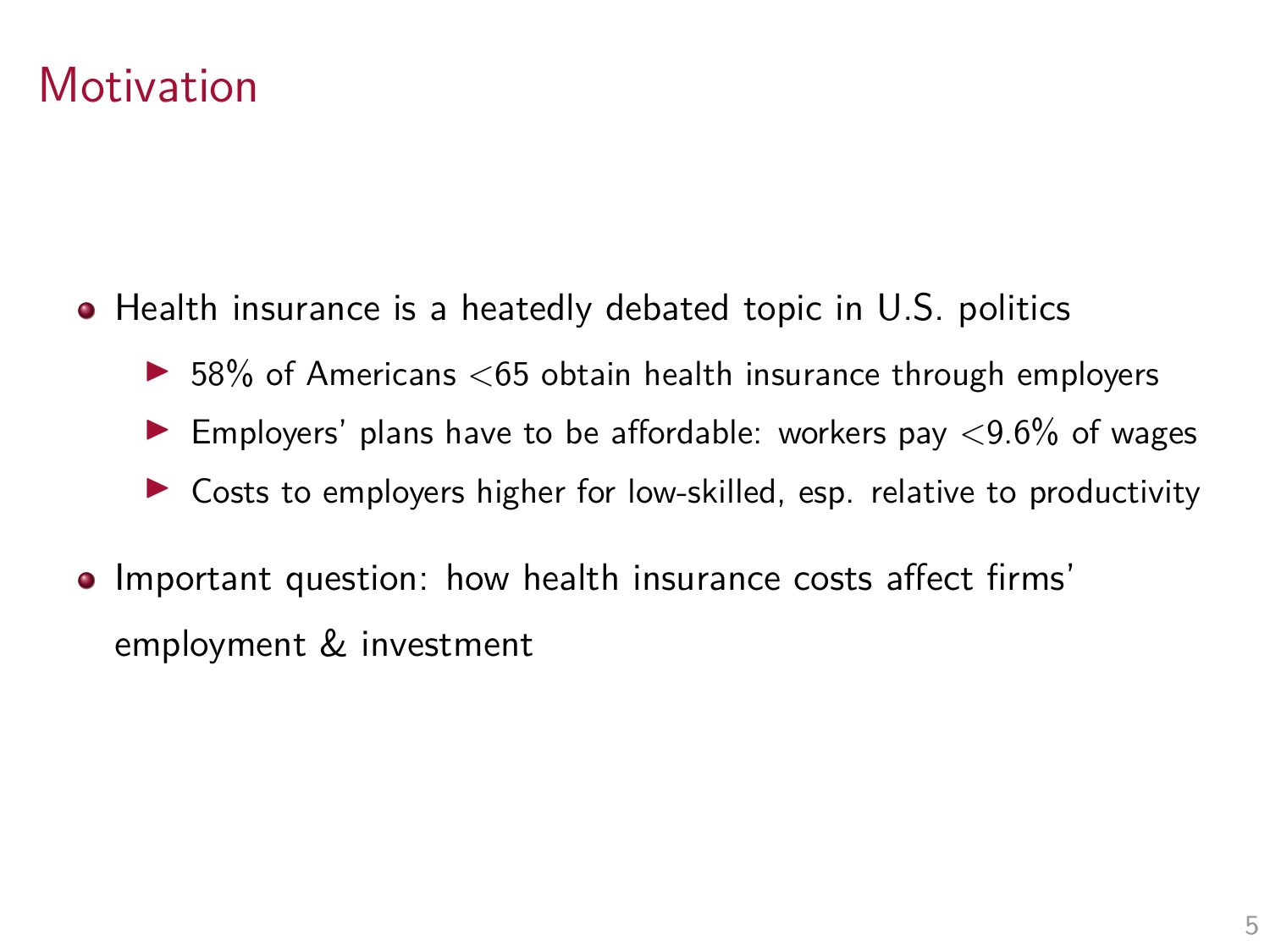# Research Questions & Hypotheses

When idiosyncratic shocks  $\uparrow$  health insurance costs, how do firms change

- **1** employment
	- ▶ hypothesis:  $\downarrow$  as the cost of labor  $\uparrow$
	- $\triangleright$  firms can't pass all the  $\uparrow$  as workers' outside options do not change
- **2** labor composition
	- ▶ hypothesis: low-skilled (low-wage) labor ↓ by more because
	- ▶ labor costs of low-skilled relative to high-skilled ↑
	- ▶ low-skilled workers are more easily replaced by technology
- **8** technology investment
	- ▶ hypothesis:  $\uparrow$  to replace workers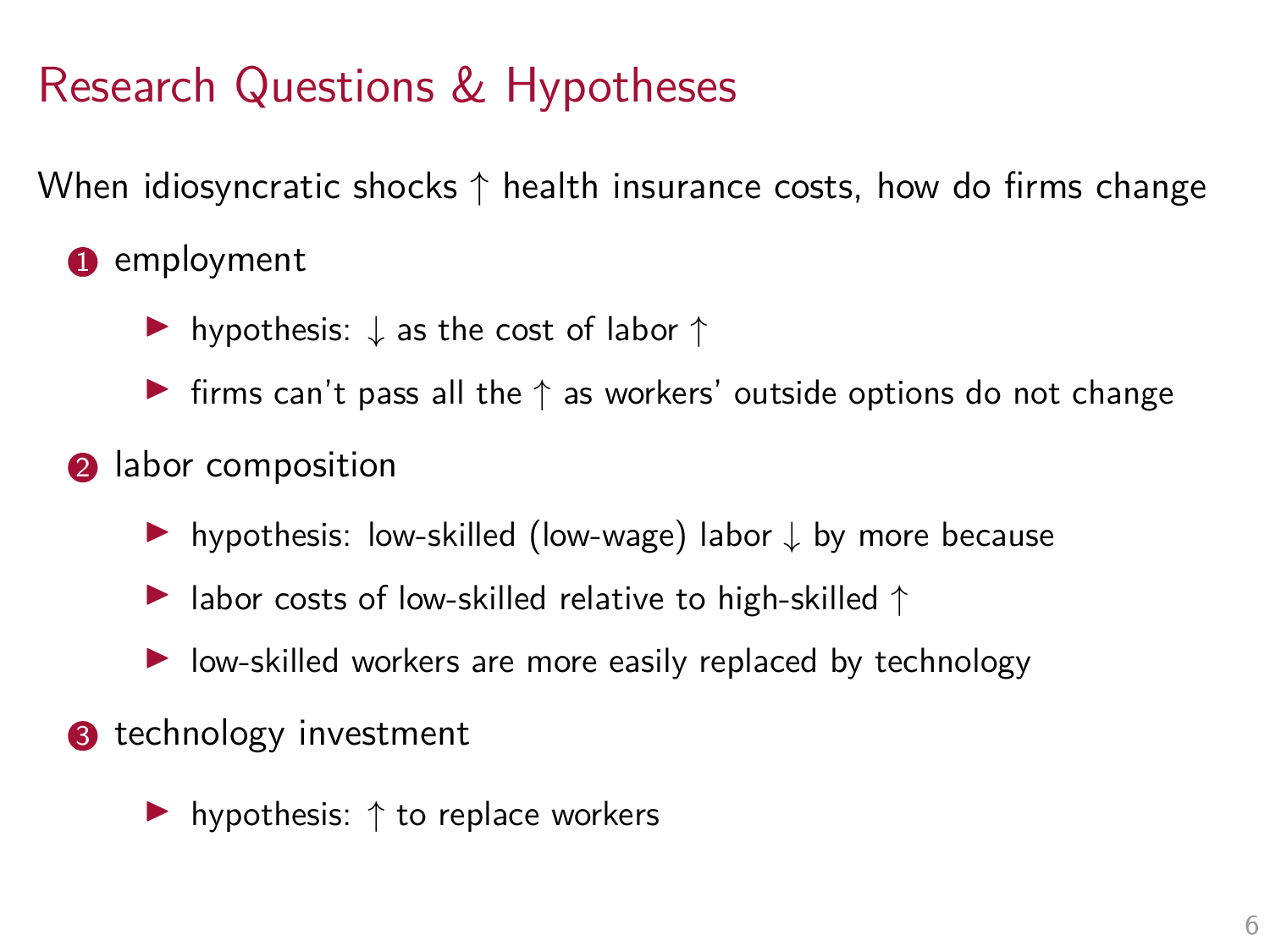When firms' health insurance costs ↑,

- firms' employment ↓
	- $\blacktriangleright \downarrow$  by more if firms have a high premium/wage ratio
- low-wage workers are more likely to leave & become unemployed
- firms' technology investment  $\uparrow$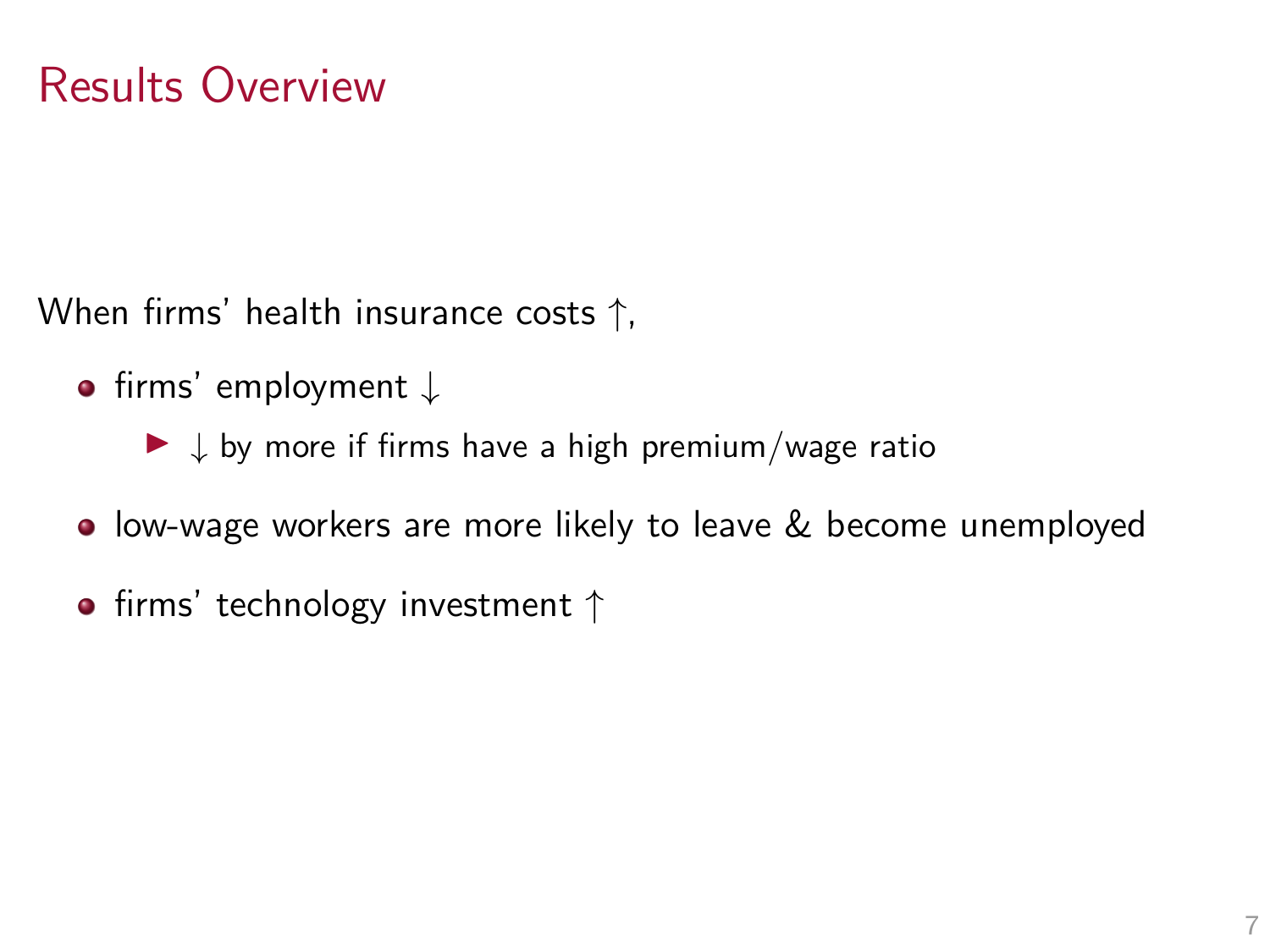## Literature on the Effect of Health Insurance on Firms

All use aggregate shocks: workers' outside options also changing

- Baicker & Chandra (2005)
	- $\triangleright$  instrument imputed premiums with state-yr malpractice payments
	- ▶ when premiums ↑, survey respondents ↓ employment & wages
- Gruber (1994): mandates that health insurance cover childbirth ▶ childbearing-age women wage ↓, labor input no change
- Effect of ACA or mandating employers to provide health insurance
	- ▶ Almeida et al (2020): public firms  $\downarrow \#$  covered, not employment
	- ▶ Mulligan (2020): firms ↓ jobs to stay below the 50-employee mandate
	- ▶ Dillender et al (2020), Thurston (1997), etc.: ↑ part-time employment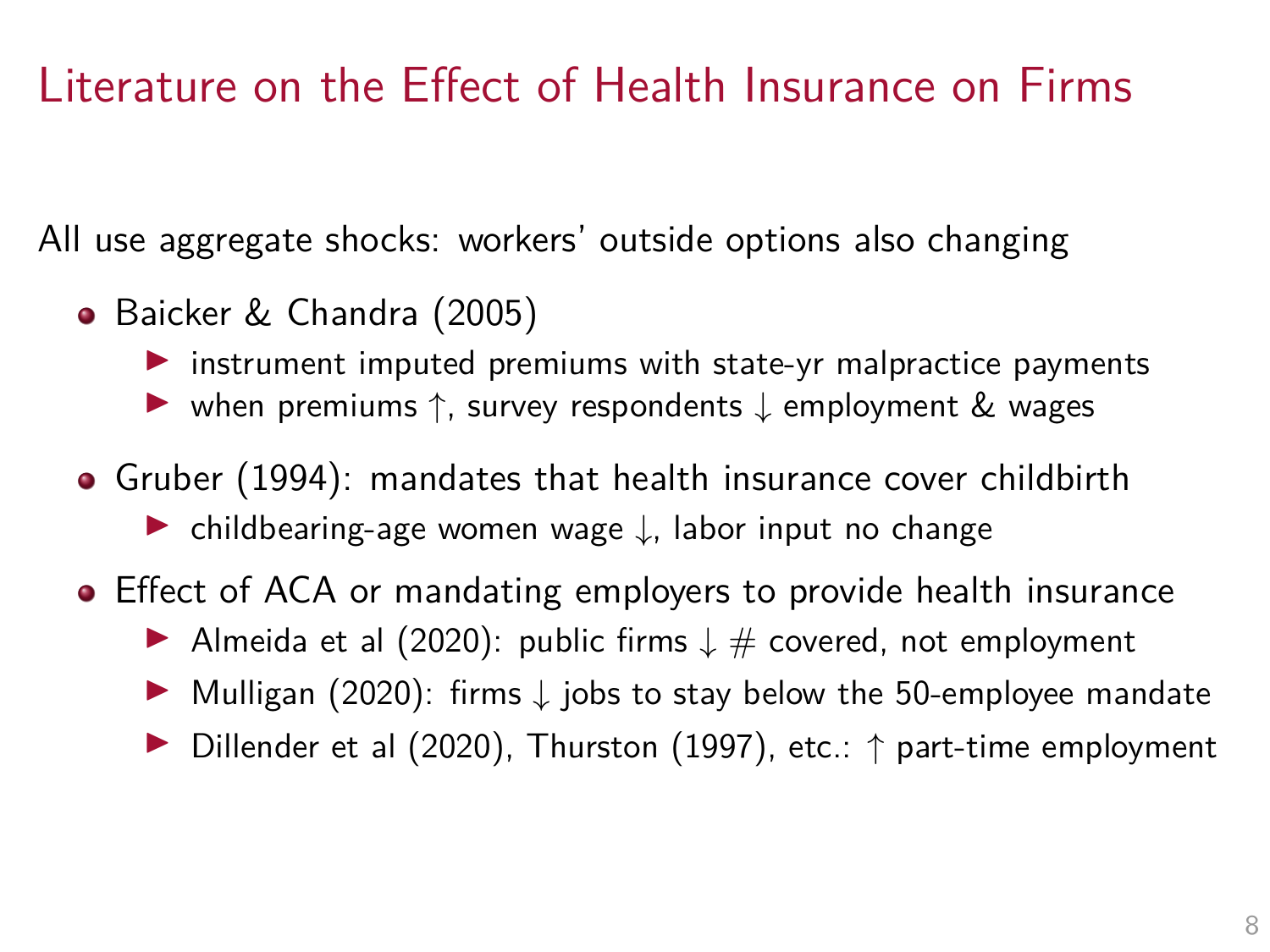# Contribution

- We improve on identification by using idiosyncratic & exogenous shocks; granular data, on mostly private firms
- We show the heterogeneous effect on employment across skill levels & on technology investment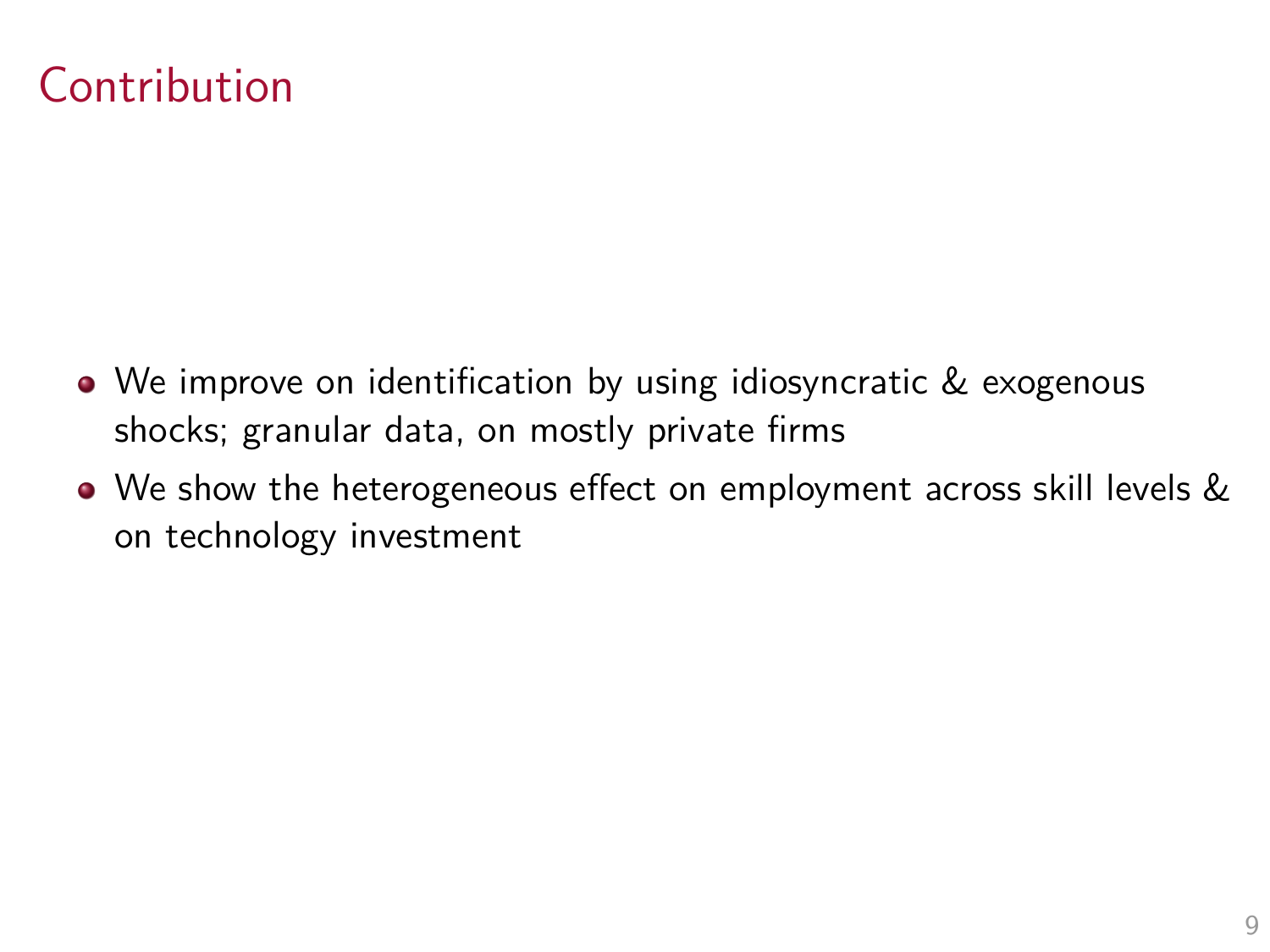# Employer Health Insurance Market

- Employers shop policies through brokers
- Avg  $#$  of insurers in a year:
	- ▶ 291 (149 serve more than 100 employers in our sample)
	- ▶ 150 each state, 69 each commuting zone
- Avg insurer HHI: 1,881 at state level, 2,803 commuting zone
- Employer health insurance market is not competitive (Dafny (2010), Dafny, Duggan, & Ramanarayanan (2012))
- $\bullet$  On avg, 11% of employers switch their insurers in a year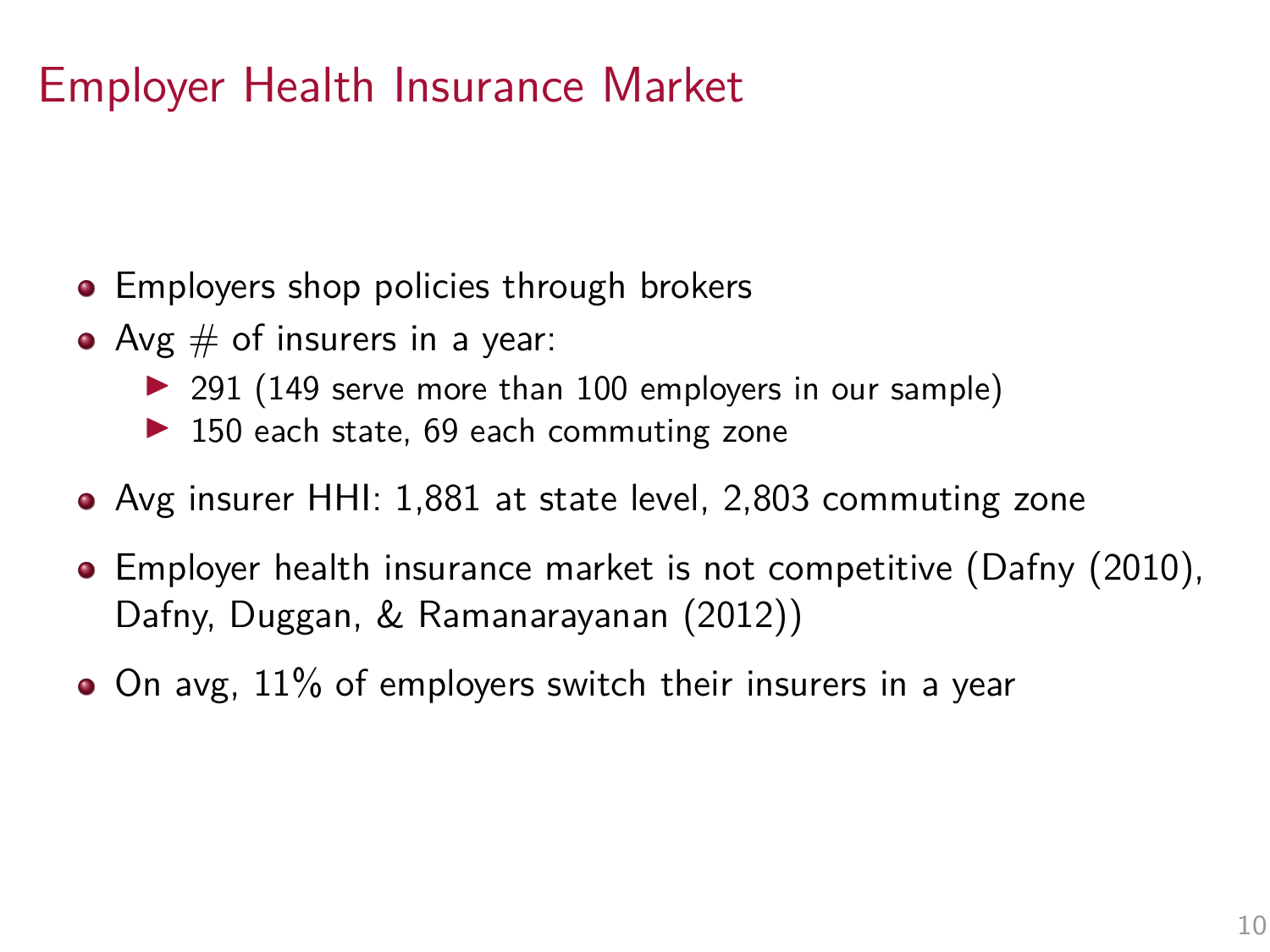### Data

### **Health insurance data**

- Department of Labor's Form 5500, 2009-2019
- EIN, address, insurer, number of covered people, total premiums
	- $\triangleright \rightarrow$  premiums per person, paid by worker & employer
- Exclude self-insured firms & union firms

#### **Census**

- W2:  $\#$  of employees with wages  $>$  full time at minimum wage
- American Community Survey: 1/40 every year, occupation (routine, manual)
- Require the difference in growth rate between  $\#$  of workers  $\& \#$  of participants to be [-30%, 30%]

#### **Aberdeen survey**

• Firms' budget on IT & PC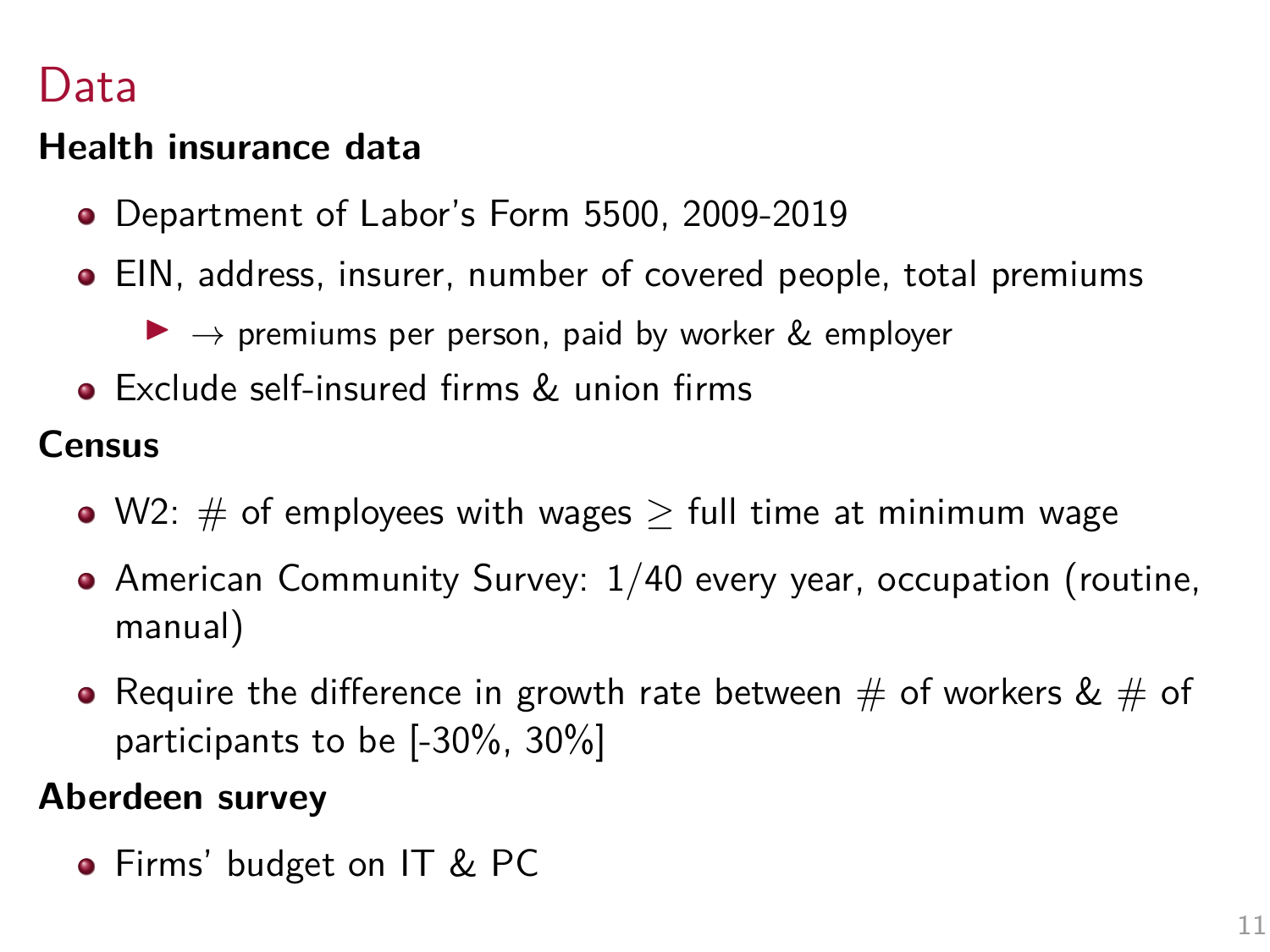# Summary Statistics

| <b>Variable</b>                | Mean | <b>Standard Deviation</b> |
|--------------------------------|------|---------------------------|
| Number of employees            | 278  | 356                       |
| Number of participants         | 410  | 816                       |
| Participants to employee ratio | 1.34 | 0.72                      |
| Premium per person (annual)    | 6162 | 2981                      |
| Total wage to premium ratio    | 8.33 | 7.19                      |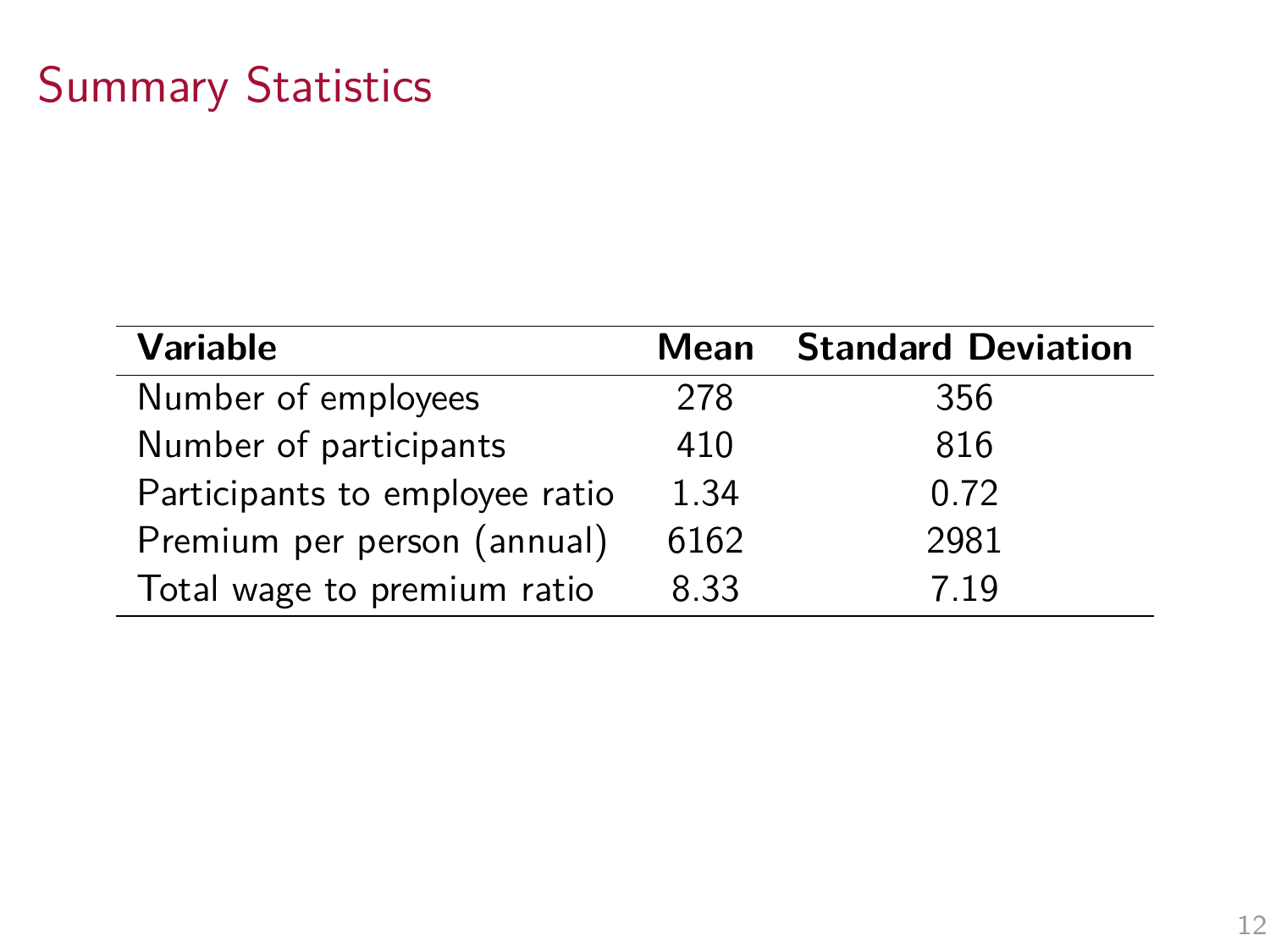## Instrument for Health Insurance Costs

#### **OLS bias:**

- regressing  $#$  of workers on health insurance premiums:
- E.g., if a firm wants to attract/retain more workers, it may offer generous health insurance benefits with high premiums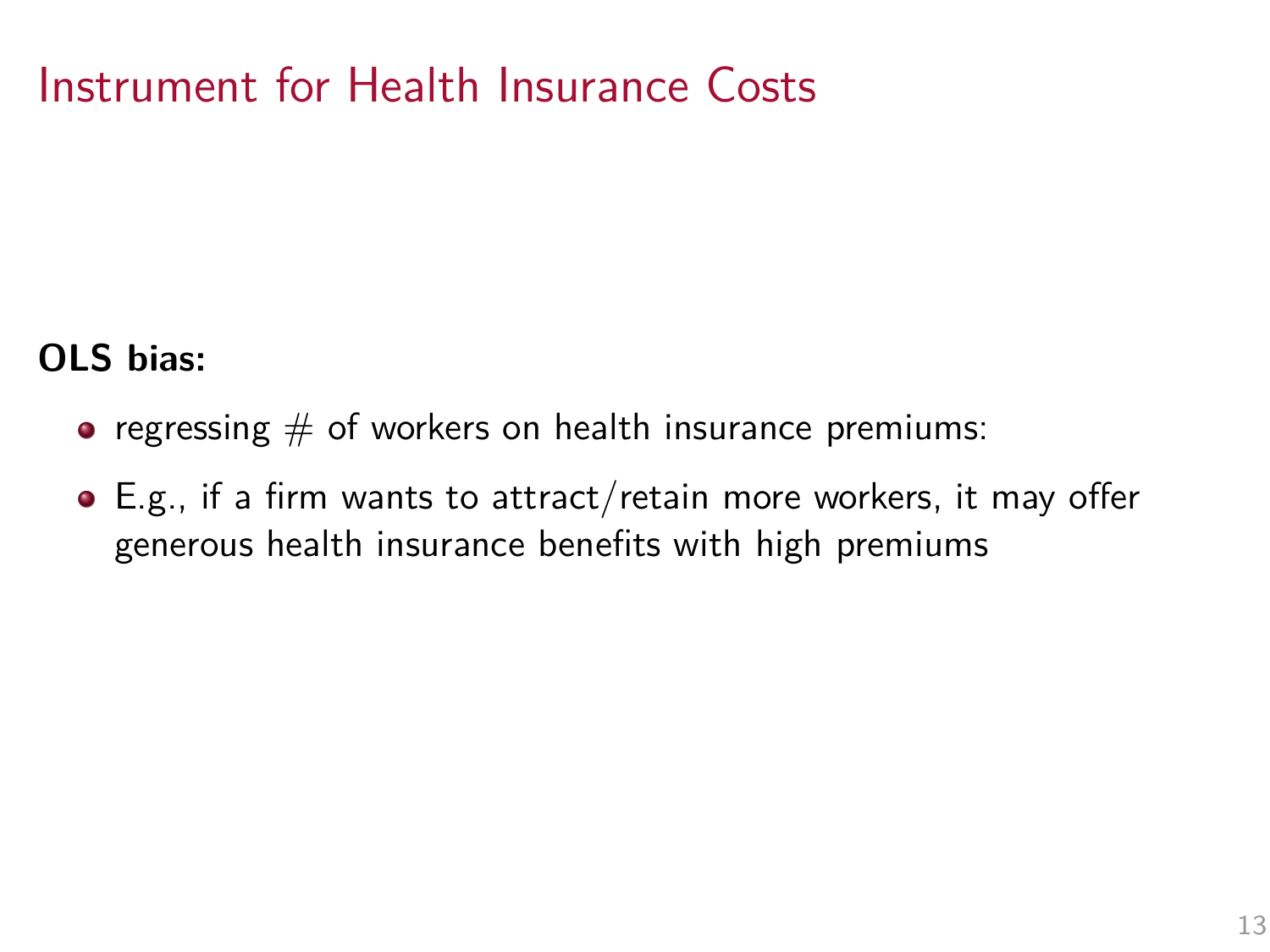### Instrument for Health Insurance Costs

- Obamacare: individual insurers' 3-year medical loss ratio (claims/premiums)  $\geqslant$  0.85 in 3 consecutive years, or send rebates
- IV: max(insurance group's past 3-year medical loss ratio, 0.85)
- Instrument firm i's premium in t using its  $t-1$  insurer's performance from  $t-3$  to  $t-1$
- Insurers may  $\uparrow$  premiums when they suffer losses
	- ▶ use past losses to predict future costs
	- $\triangleright$  moving closer to optimal price subject to the 0.85 rule
	- $\blacktriangleright$  relax financial constraints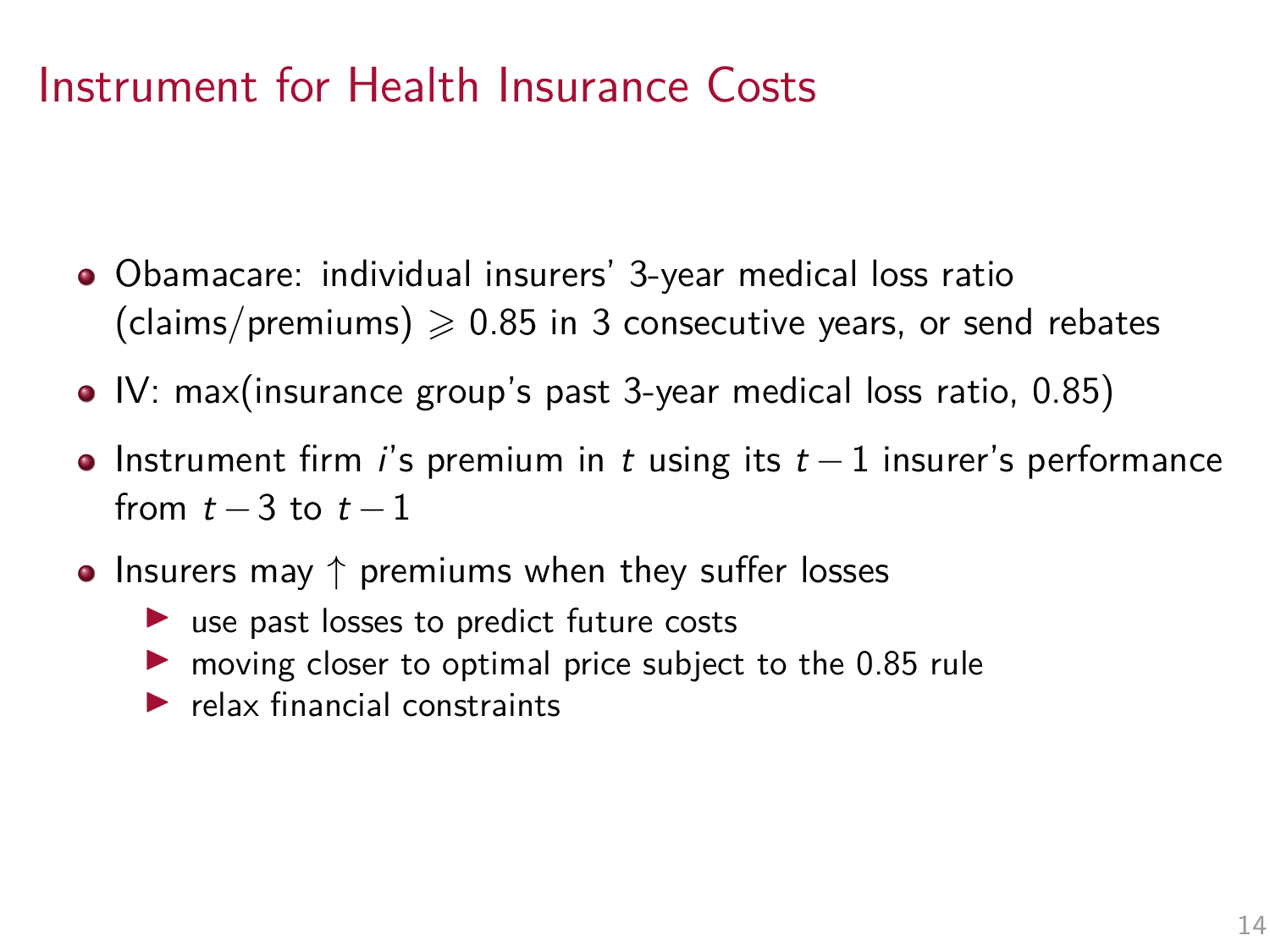### Instrument for Health Insurance Costs: Exclusion

- Concern 1: insurers' losses may be due to high cost of medical care  $\leftrightarrow$  high cost of living  $\rightarrow$  workers leaving
- We control for state\*year FE, in addition to firm FE
- The next version:
	- ▶ control for commuting zone\*year FE or commuting zone\*ind\*year FE
- Concern 2: insurers' losses may be due to employers' workforce getting sick more  $\rightarrow$  workers leaving
- The next version:
	- $\triangleright$  restrict to firms whose lag premiums  $\langle 1\%$  of insurer-yr total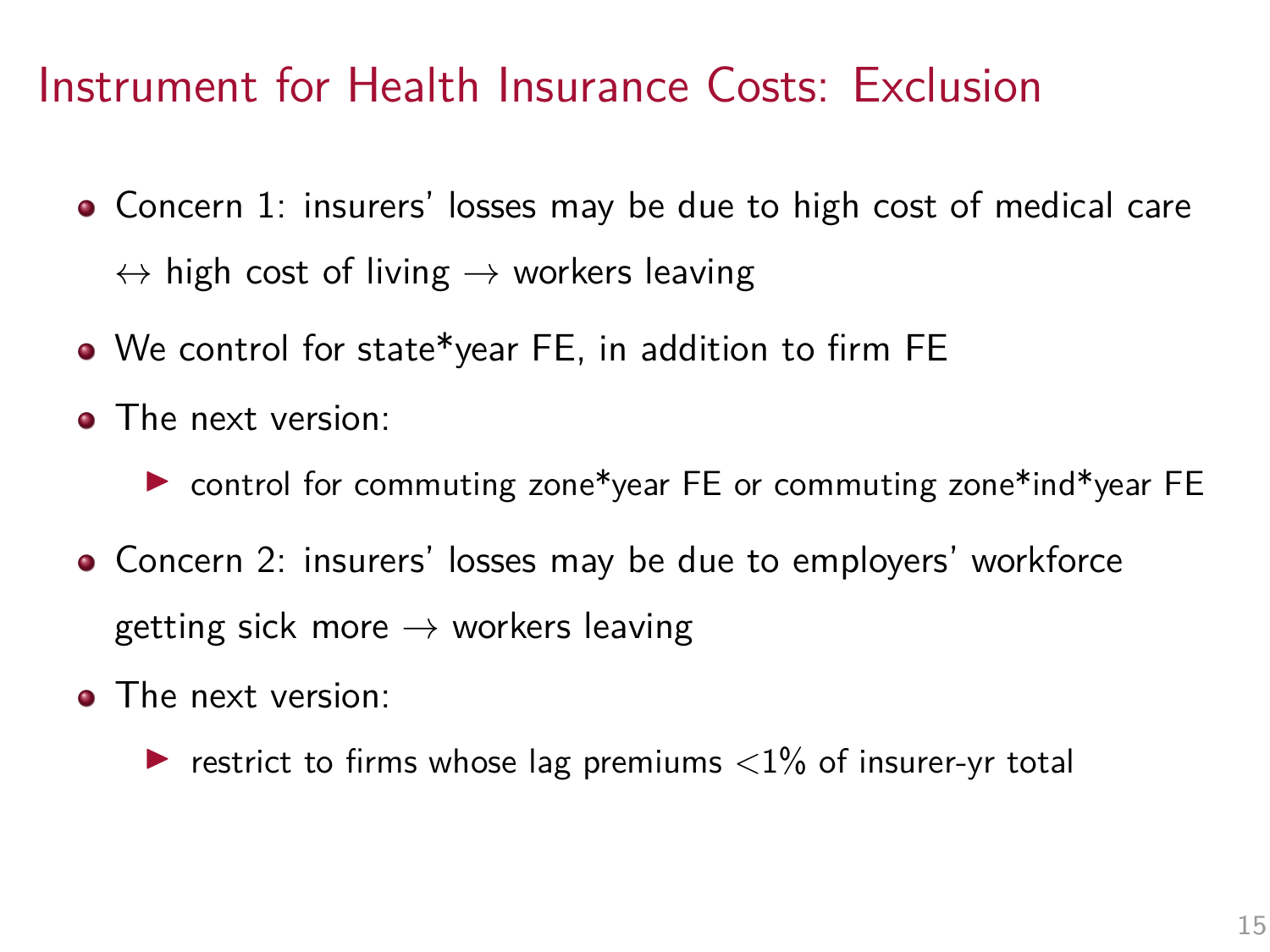## Instrument for Health Insurance Costs: Exclusion

| Dependent Var:             | log(Claim per person) <sub>t</sub> | (Premium/Claim) $_t$ |
|----------------------------|------------------------------------|----------------------|
| Insurer $Losst-3$ to $t-1$ | $-0.35$                            | $1.24*$              |
|                            | $(-1.64)$                          | (1.73)               |
| <b>Fixed Effects</b>       | Firm, Yr                           | Firm, Yr             |
| N                          | 27602                              | 27419                |
| adj. R-sq                  | 0.684                              | 0.510                |

Insurers' losses do not predict higher claims, but is associated with higher premium/claim ratio ( $\sim$  markup).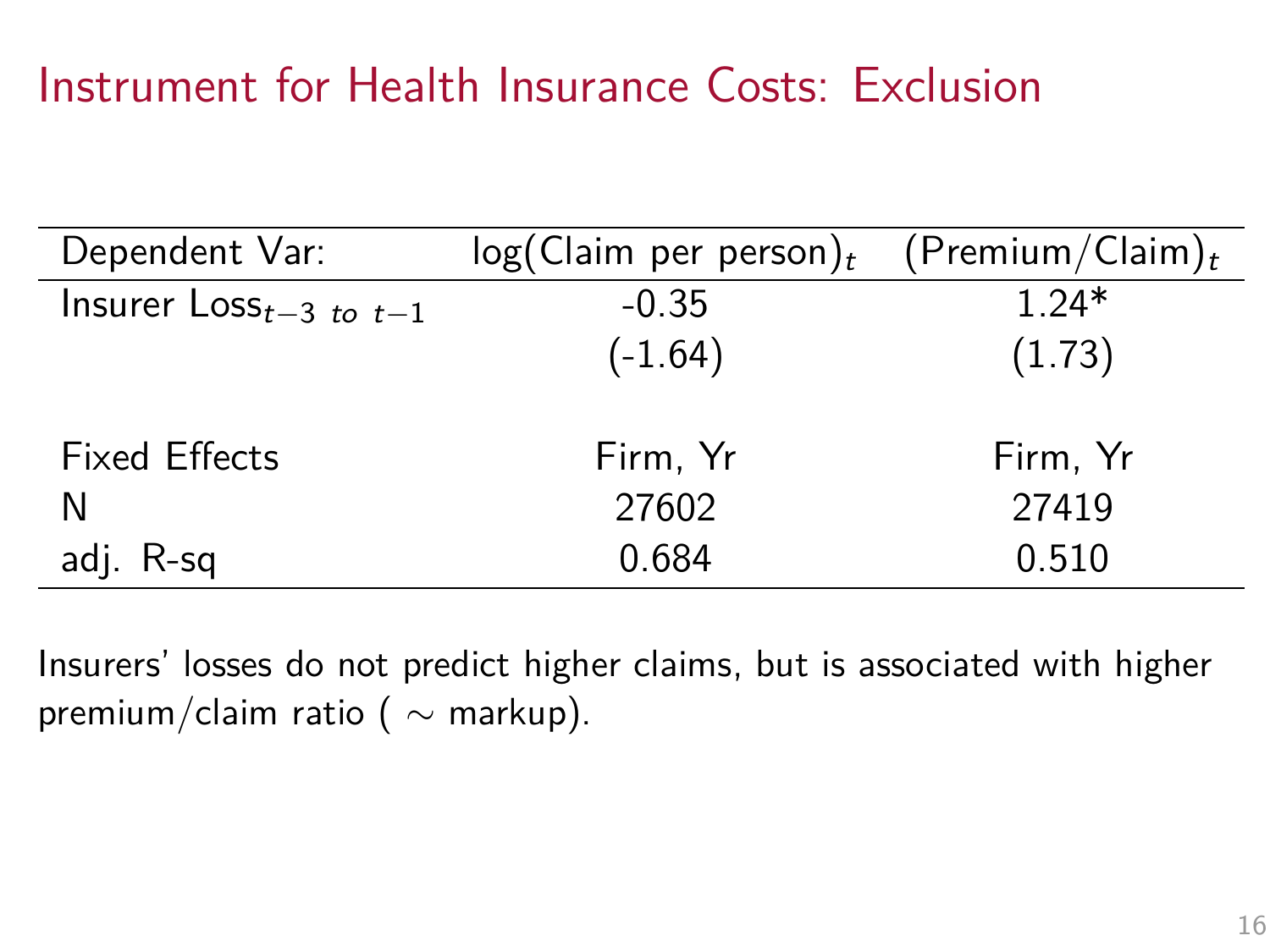# Instrument for Health Insurance Costs

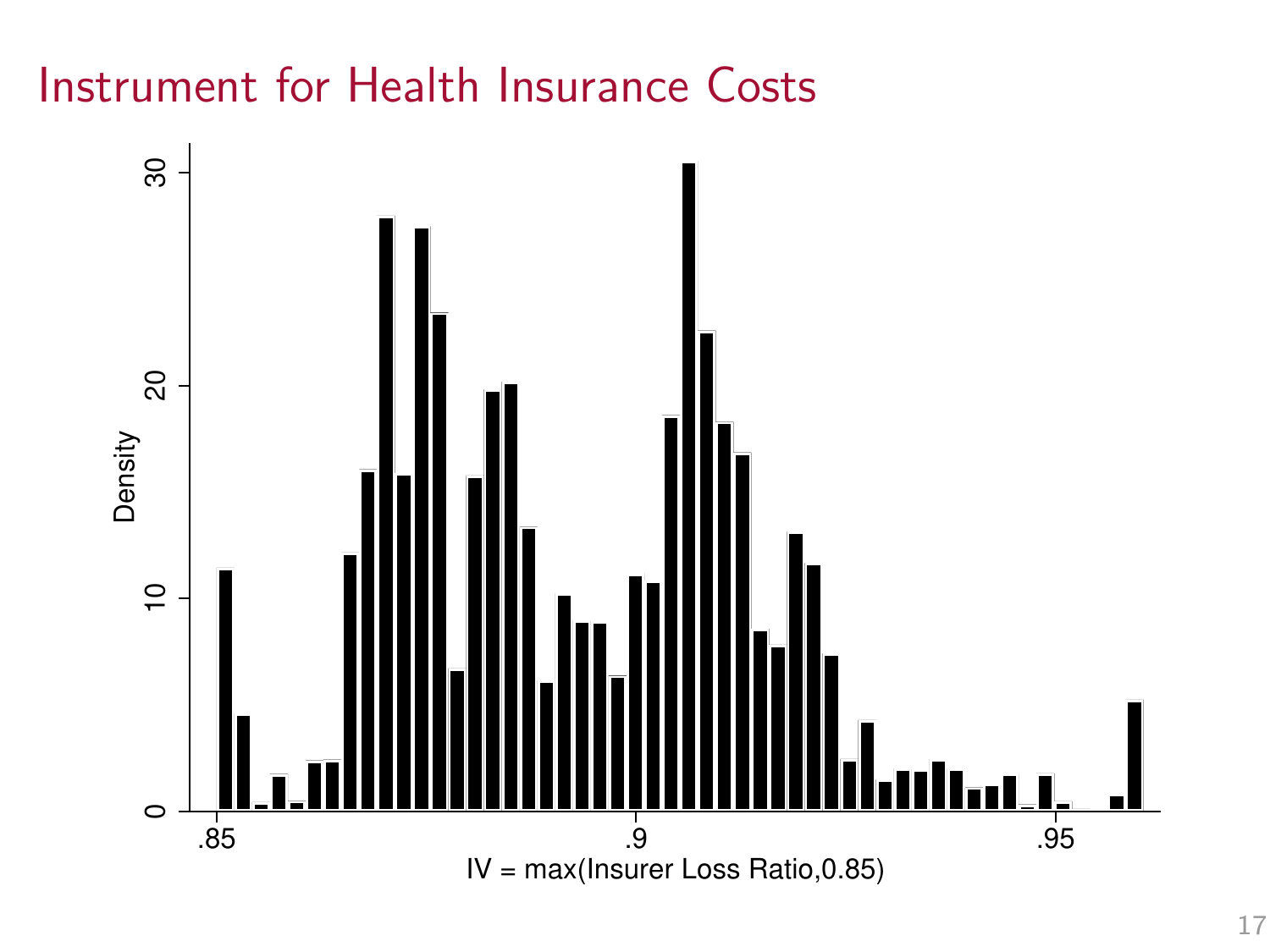## Regression Specification at the Firm Level

First Stage:

 $log($  premium per person)<sub>i,t</sub> =  $\lambda + \gamma \cdot$  insurer  $loss_{i,t-3}$  to  $_{t-1}$  + FE<sub>i</sub> + FE<sub>t</sub> +  $\epsilon_{i,t}$ 

Second Stage:

 $Y_{i,t} = \alpha + \beta \cdot \log(\text{premium per person})_{i,t} + FE_i + FE_t + u_{i,t}$ 

i: firm

t: year

 $Y: #$  of participants, employees, & technology investment Premiums for t are determined in  $t - 1$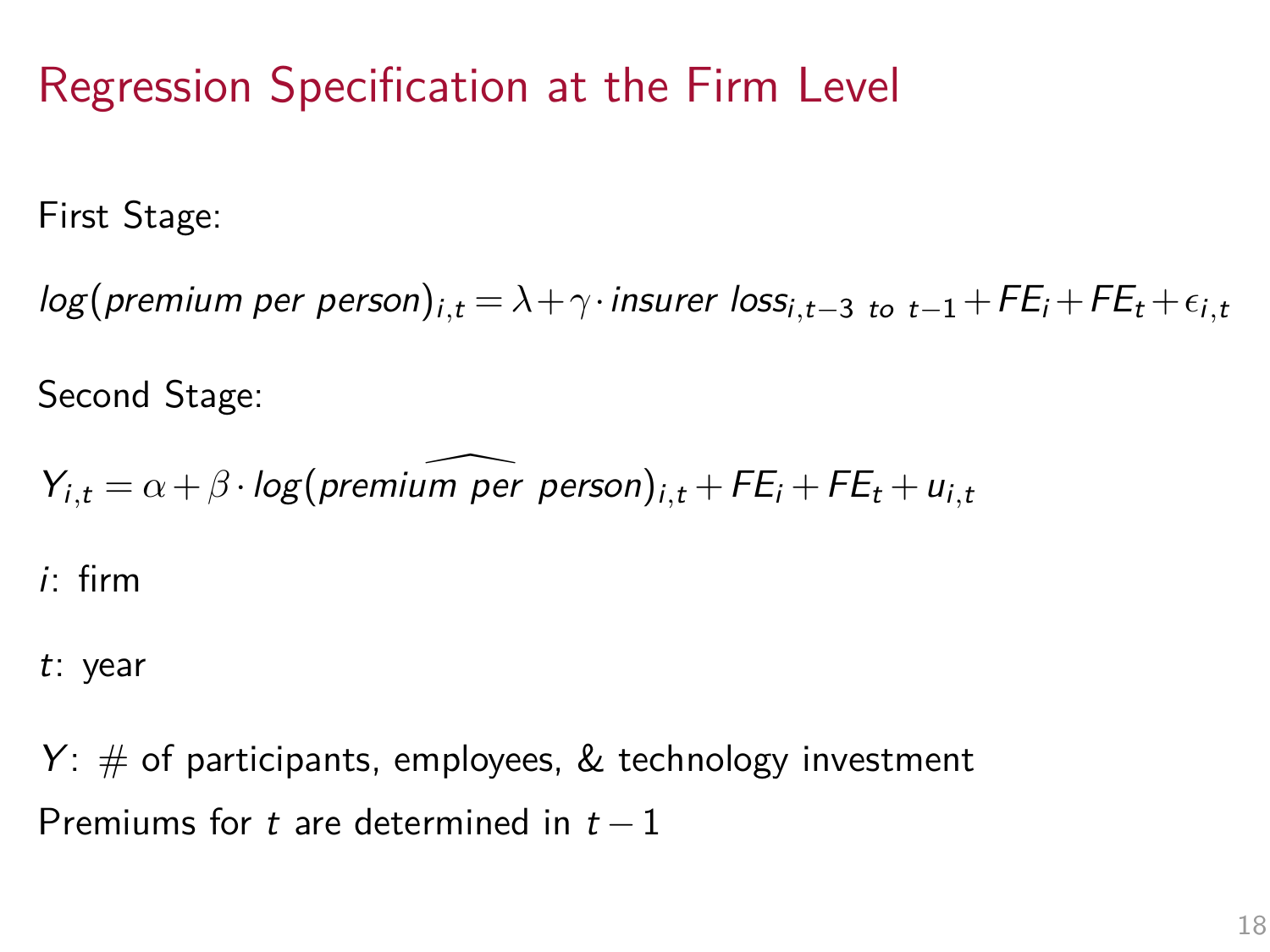### Instrument for Health Insurance Costs: Relevance

|                            | IV 1st Stage                                 |  |
|----------------------------|----------------------------------------------|--|
| Dependent Var:             | $log($ Premium per participant) <sub>t</sub> |  |
| Insurer $Losst-3$ to $t-1$ | $0.6192***$                                  |  |
|                            | (6.79)                                       |  |
| <b>Fixed Effects</b>       | Firm, Yr                                     |  |
| Observations               | 85000                                        |  |
| Cragg-Donald F Stat        | 135.90                                       |  |

When insurer loss  $\uparrow$  by 1 std dev (0.02), premium per participant  $\uparrow$  by 1.3%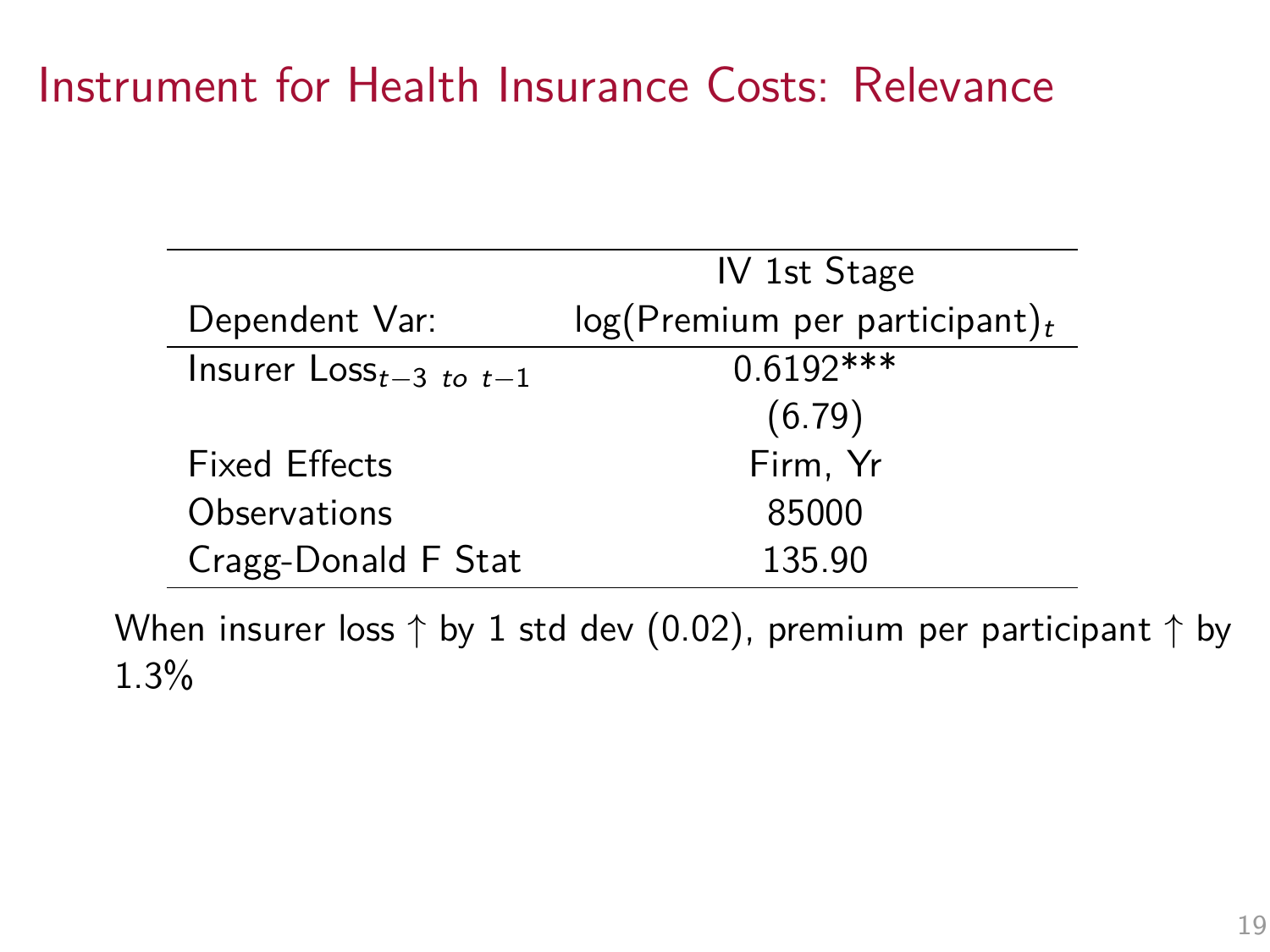# Effect of Health Insurance Costs on  $#$  of Participants

If health premiums have an effect,  $#$  of participants should change

|                                                             | (1)                         | (2)                         | (3)                               | (4)                             | (5)                         |
|-------------------------------------------------------------|-----------------------------|-----------------------------|-----------------------------------|---------------------------------|-----------------------------|
| Method:                                                     | <b>OLS</b>                  | IV                          | IV                                | IV                              | IV                          |
| Dependent Var:                                              |                             |                             | $log(\text{# of Participants})_t$ |                                 |                             |
| $log(Premium)_t$                                            | $-0.5900$ ***<br>$(-85.54)$ | $-0.7600$ ***<br>$(-5.68)$  | $-0.7723***$<br>$(-6.49)$         | $-0.7452***$<br>$(-5.69)$       | $-0.7796***$<br>$(-5.84)$   |
| $log(Employment)_{t-4}$                                     |                             |                             |                                   |                                 | $0.02052***$<br>(10.45)     |
| <b>Fixed Effects</b><br>Observations<br>Cragg-Donald F Stat | Firm, Yr<br>155000          | Firm, Yr<br>85000<br>135.90 | Firm, Yr*State<br>85000<br>183.80 | Firm, Yr*Ind<br>85000<br>140.20 | Firm, Yr<br>83500<br>135.40 |

Exclude firms in health insurance associations (repeated obs)

Demeaned log(premium)'s std dev is 0.2

- When premiums  $\uparrow$  by 20%,  $\#$  of participants  $\downarrow$  14%
- An elasticity of -0.7; Avg is -0.6 in the literature, Liu & Chollet (2006)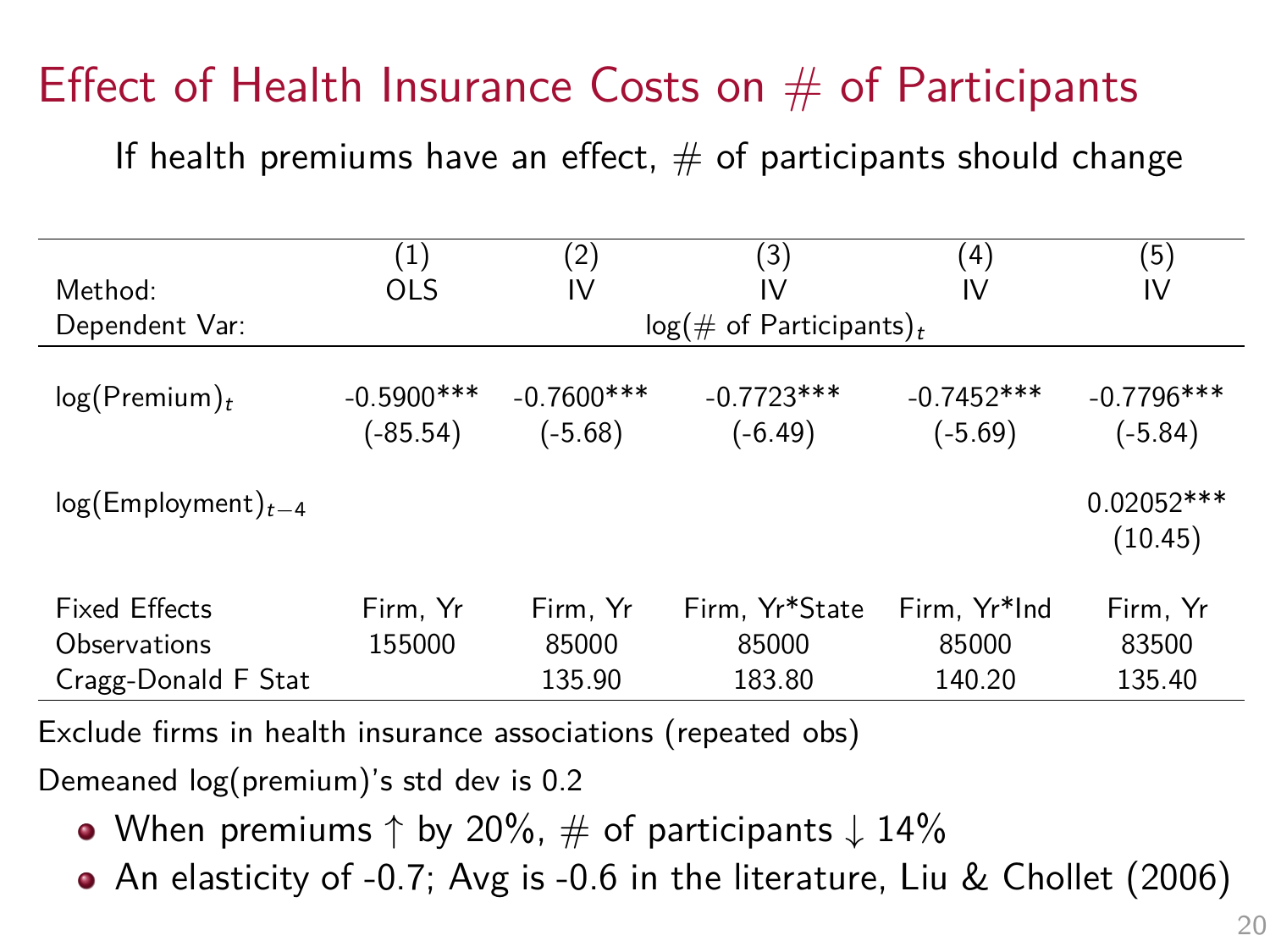# Effect of Health Insurance Costs on Employment

|                                 | (1)                      | (2)                      | (3)                      | (4)                      |
|---------------------------------|--------------------------|--------------------------|--------------------------|--------------------------|
| Dependent Var:                  | $log(Employment)_t$      |                          |                          |                          |
| $log($ Premium $)$ <sub>t</sub> | $-0.2704**$<br>$(-2.38)$ | $-0.2019**$<br>$(-2.09)$ | $-0.2502**$<br>$(-2.27)$ | $-0.2615**$<br>$(-2.33)$ |
| $log(Employment)_{t-4}$         |                          |                          |                          | $0.01772***$<br>(10.05)  |
| <b>Fixed Effects</b>            | Firm, Yr                 | Firm, Yr*State           | Firm, Yr*Ind             | Firm, Yr                 |
| Observations                    | 92000                    | 88500                    | 89000                    | 90500                    |
| Cragg-Donald F Stat             | 147.50                   | 195.80                   | 149.90                   | 147.60                   |

Include firms in health insurance associations

• When premiums  $\uparrow$  by 20%, firms  $\downarrow$  employment by 4%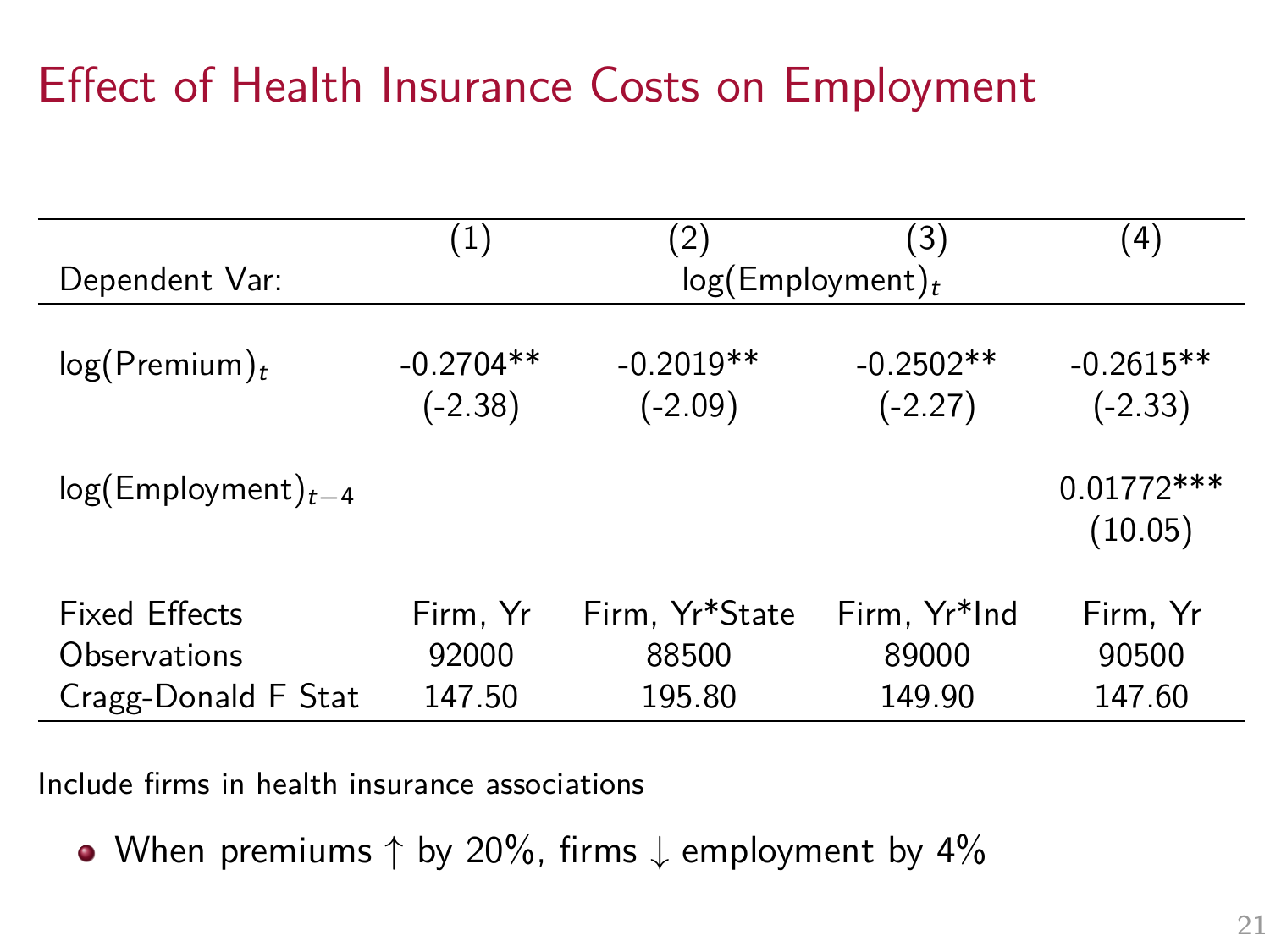# Effect of on # of Participants *>* Effect on Employment

#### **Mechanism 1**

- Workers pay for some of the  $\uparrow$  in health insurance premiums
- Some workers opt out of employers' insurance (e.g., join spouses')
- $\bullet$  A smaller  $\#$  of workers leave due to  $\uparrow$  in premiums or are laid off

#### **Mechanism 2**

- $\bullet$  Firms pay for all the  $\uparrow$  in premiums, but stop offering health insurance to some workers (e.g., by converting them to part-time)
- $\bullet$  A smaller  $\#$  of workers leave due to losing health insurance benefits or are laid off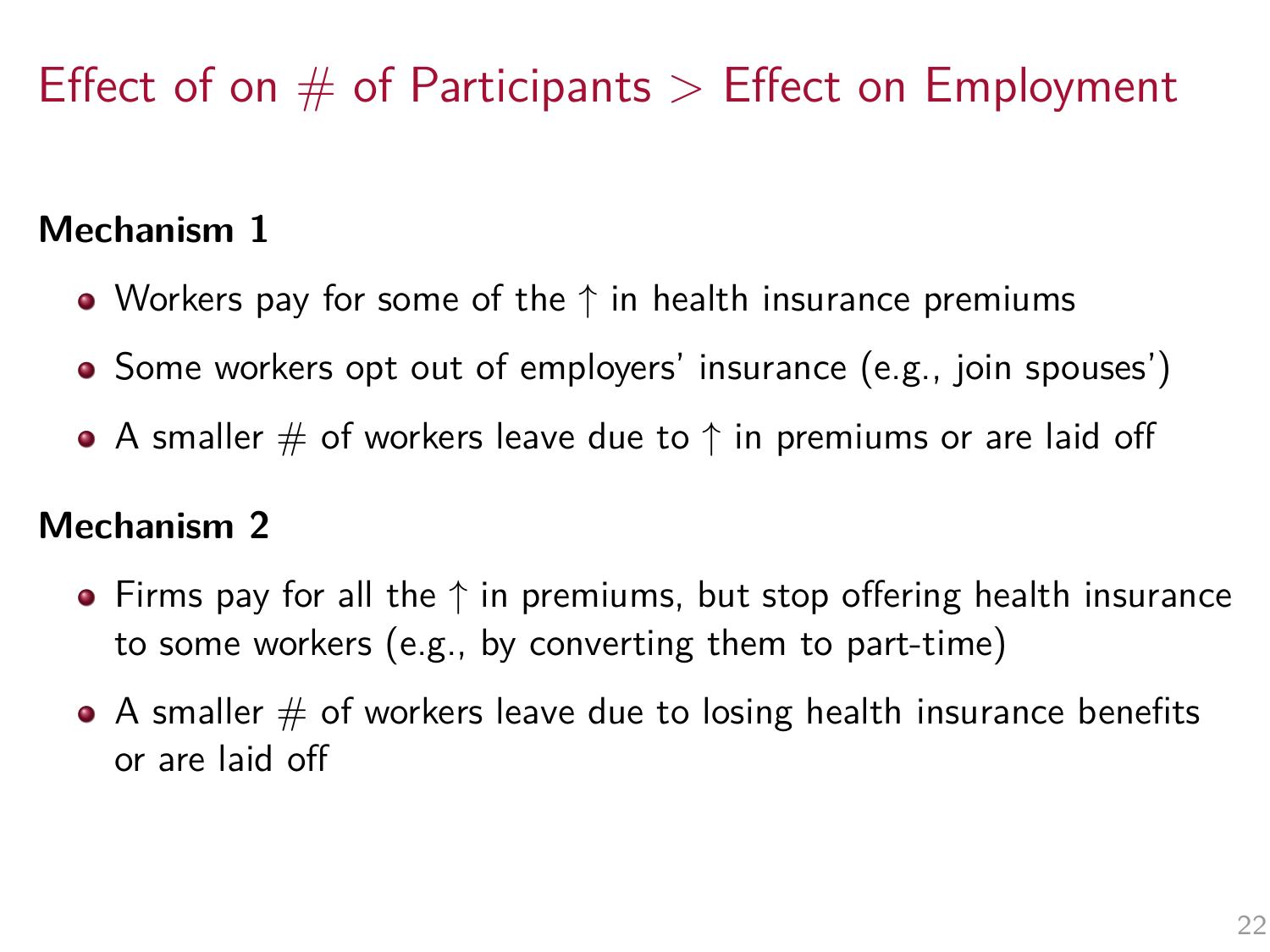# Effect of Health Insurance Costs on Employment

|                                      | (1)                           | (2)                            |
|--------------------------------------|-------------------------------|--------------------------------|
| Dependent Var:                       | $log(\text{# of Retained})_t$ | $log(\text{# of New Hires})_t$ |
| $log($ Premium $)$ <sub>t</sub>      | $-0.2540**$<br>$(-2.20)$      | $-0.1414$<br>$(-0.63)$         |
| <b>Fixed Effects</b><br>Observations | Firm, Yr<br>92000             | Firm, Yr<br>92000              |
| Cragg-Donald F Stat                  | 145.40                        | 145.40                         |

 $\bullet$  Effect on employment mostly through  $\#$  of retained workers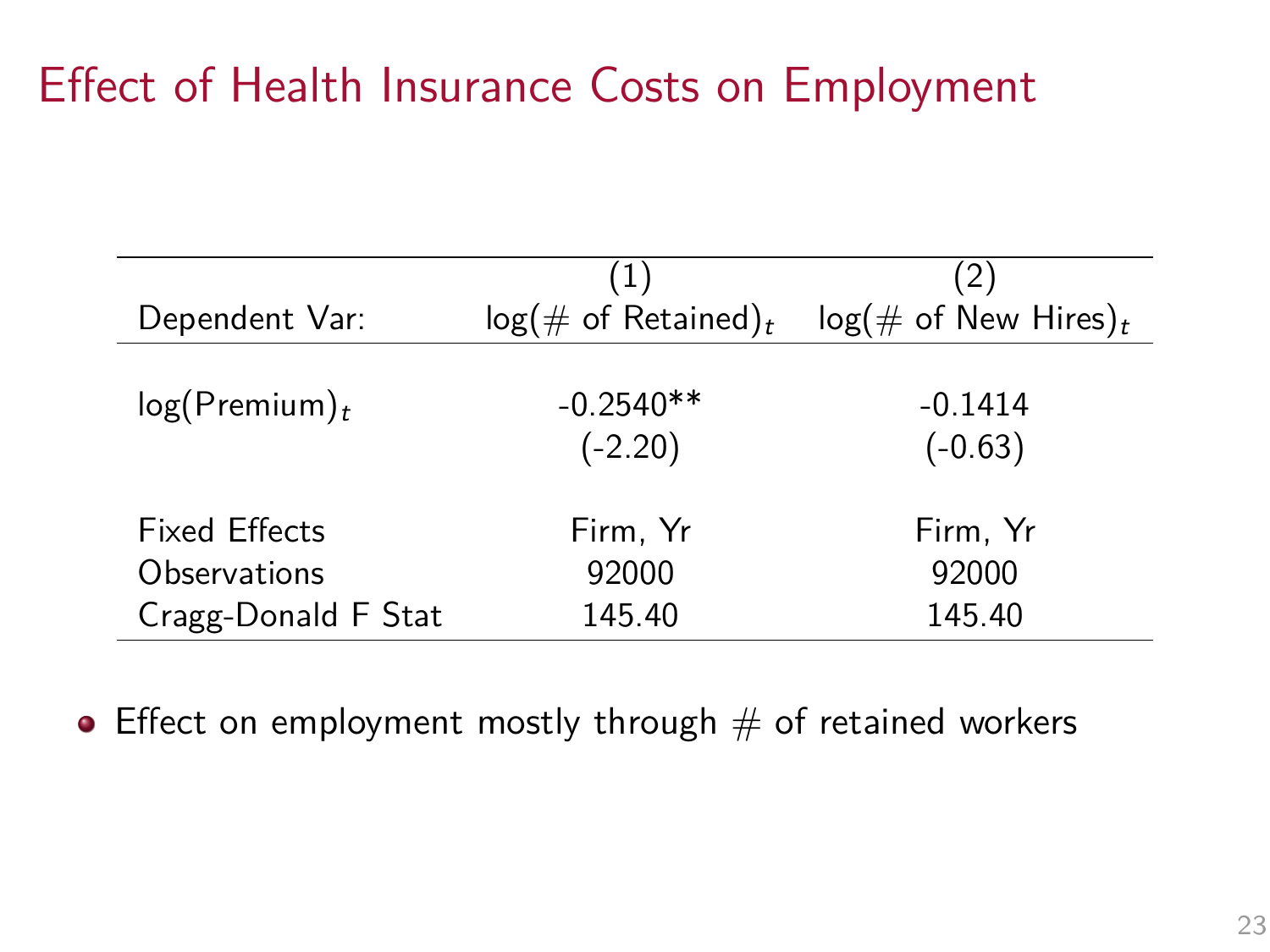# Heterogeneous Effect on Firm-Level Employment

Effect larger for firms with a high total premium/wage ratio

|                                 | (1)                 | (2)                 | (3)         |
|---------------------------------|---------------------|---------------------|-------------|
| Dependent Var:                  |                     | $log(Employment)_t$ |             |
| Sample:                         | High (Premium/Wage) | Low (Premium/Wage)  | All         |
| $log($ Premium $)$ <sub>t</sub> | $-0.3963**$         | 0.01959             | $-0.3848**$ |
|                                 | $(-2.12)$           | (0.17)              | $(-2.24)$   |
| $log($ Premium $)_t$            |                     |                     | 0.2882      |
| *Low (Premium/Wage)             |                     |                     | (1.35)      |
| Low (Premium/Wage)              |                     |                     | $-2.4760$   |
|                                 |                     |                     | $(-1.33)$   |
| <b>Fixed Effects</b>            | Firm, Yr            | Firm, Yr            | Firm, Yr    |
| Observations                    | 52000               | 36000               | 92000       |
| Cragg-Donald F Stat             | 60.790              | 111.40              | 41.610      |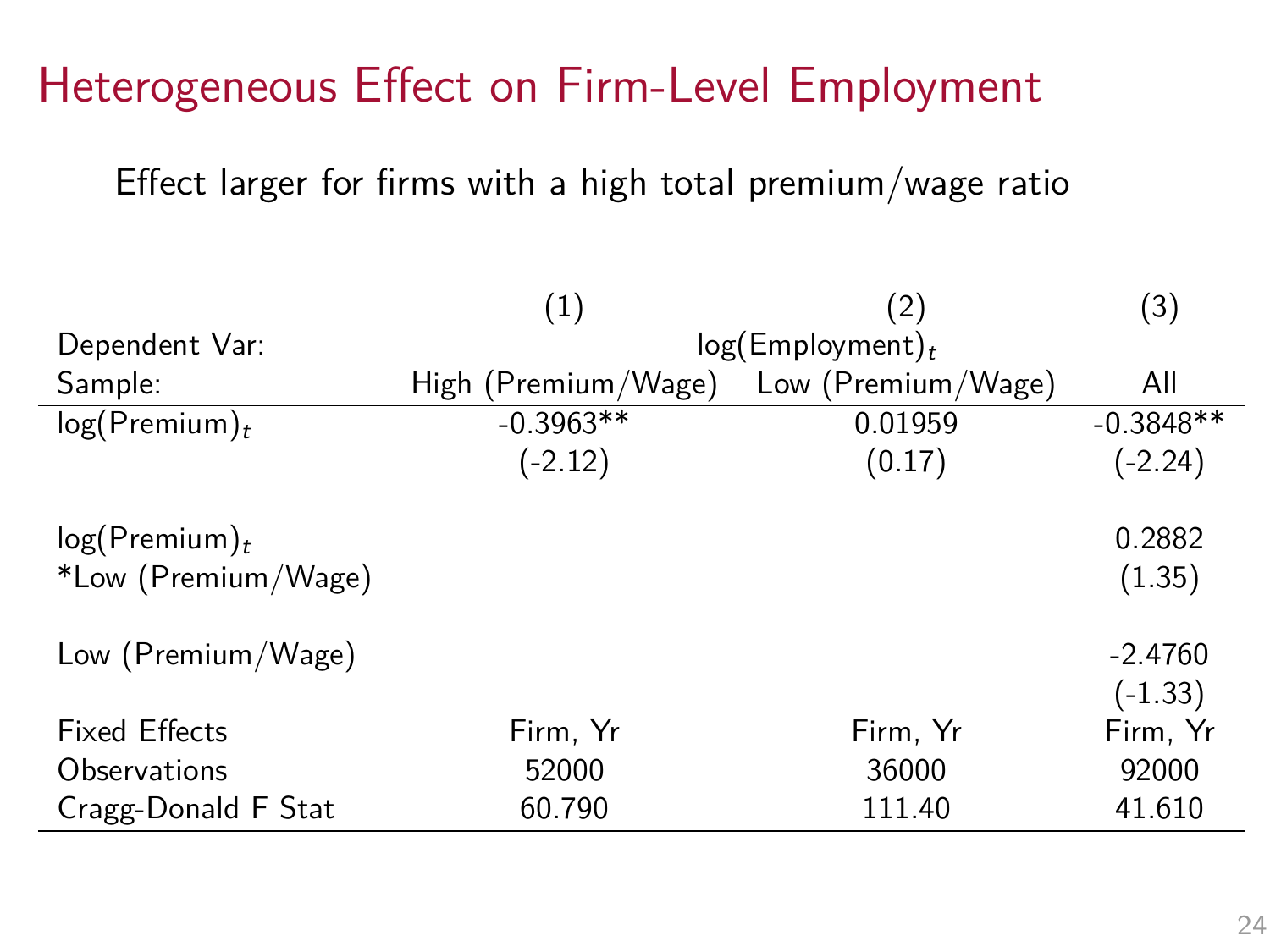# Effect on Wages

- Why don't firms pass the  $\uparrow$  in health insurance costs to workers through ↓ wages or ↑ workers' own contribution
- **•** If firms do, workers' net of health insurance pay  $\downarrow \rightarrow$  some workers leave (outside options do not change)
- If firms want to keep the same employment, their cost of labor will  $\uparrow$
- Nonetheless, we can examine how wages change, but not workers' own health insurance contribution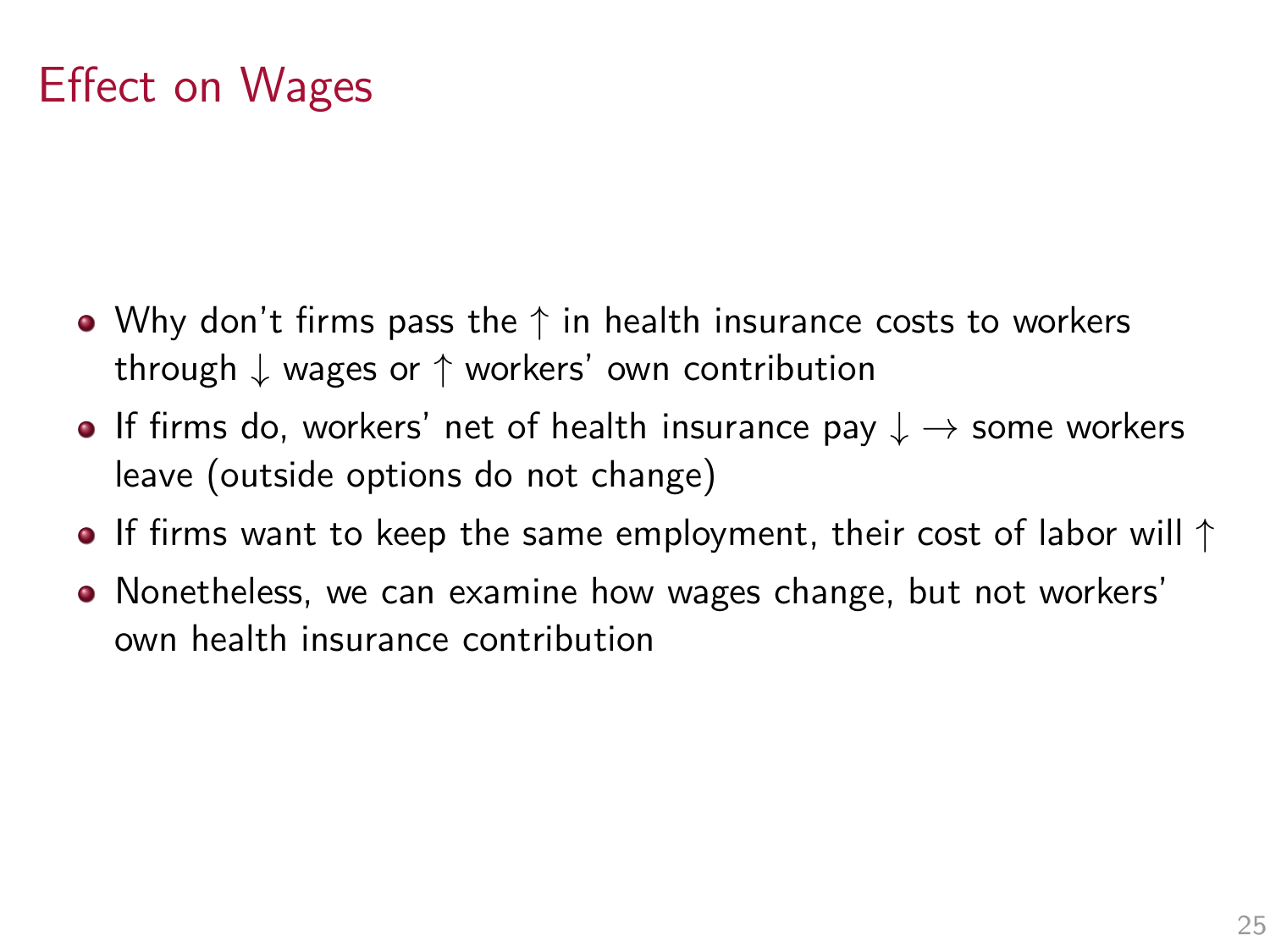## Effect on Wage Growth at Worker Level

| Dependent Var:                       | Wage Grth Rate       |                      |  |
|--------------------------------------|----------------------|----------------------|--|
|                                      | $t-4$ to $t$         | t-4 to $t+1$         |  |
| $log($ Premium $)$ <sub>t</sub>      | 0.04617<br>(0.61)    | 0.02389<br>(0.29)    |  |
| <b>Fixed Effects</b><br>Observations | Firm, Yr<br>12470000 | Firm, Yr<br>10700000 |  |

Health insurance costs do not affect workers' wage growth rate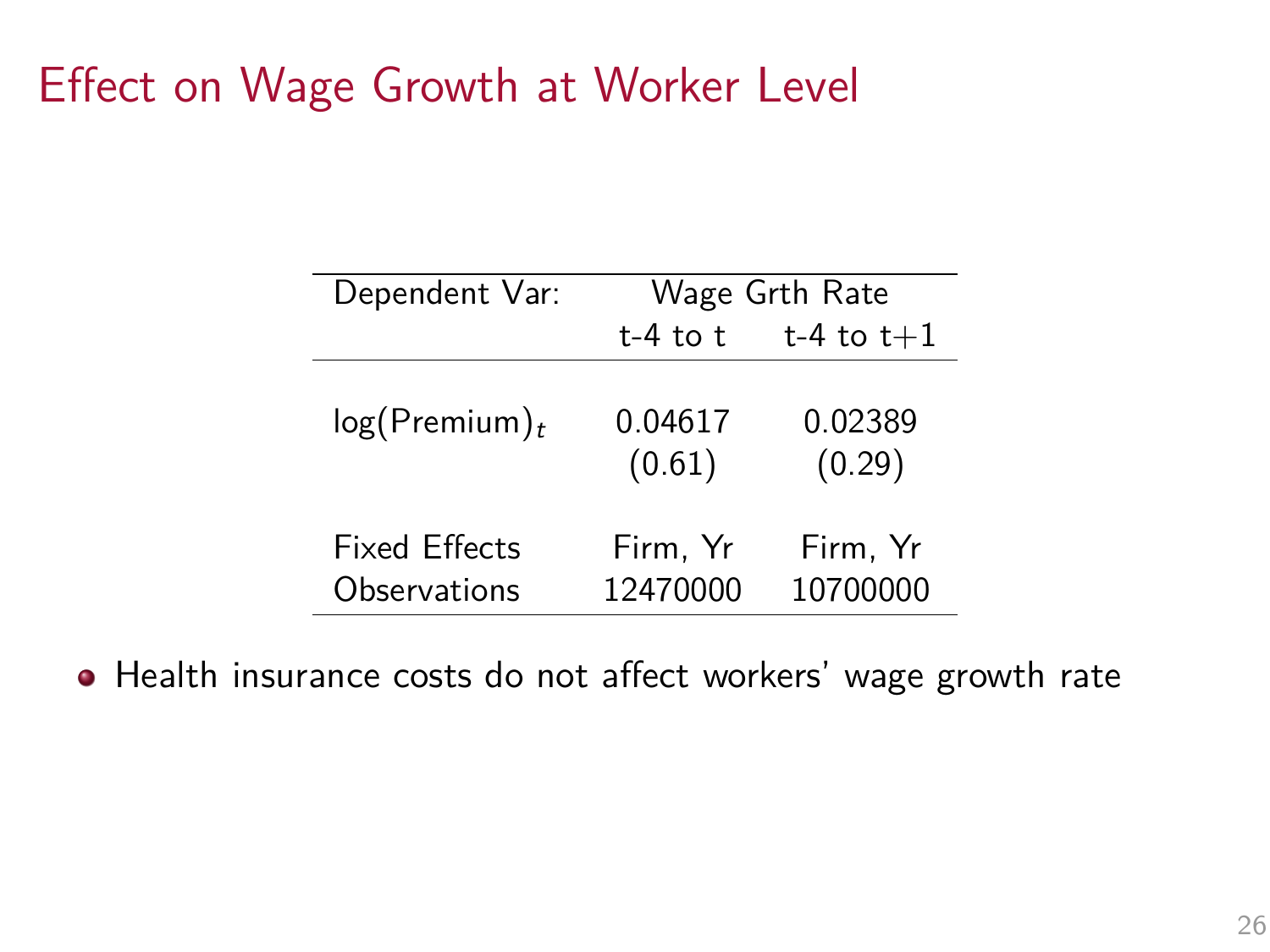# Pre-trend & Persistence

|                                 | (1)                     | (2)                     | 3)                      |
|---------------------------------|-------------------------|-------------------------|-------------------------|
| Dependent Var:                  | $log(Employment)_{t-4}$ | $log(Emplogment)_{t+1}$ | $log(Emplogment)_{t+2}$ |
| $log($ Premium $)$ <sub>t</sub> | $-0.1028$<br>$(-0.61)$  | $-0.3875*$<br>$(-1.90)$ | $-0.05407$<br>$(-0.16)$ |
| <b>Fixed Effects</b>            | Firm, Yr                | Firm, Yr                | Firm, Yr                |
| Observations                    | 67000                   | 71000                   | 52500                   |
| Cragg-Donald F Stat             | 71.620                  | 51.600                  | 15.720                  |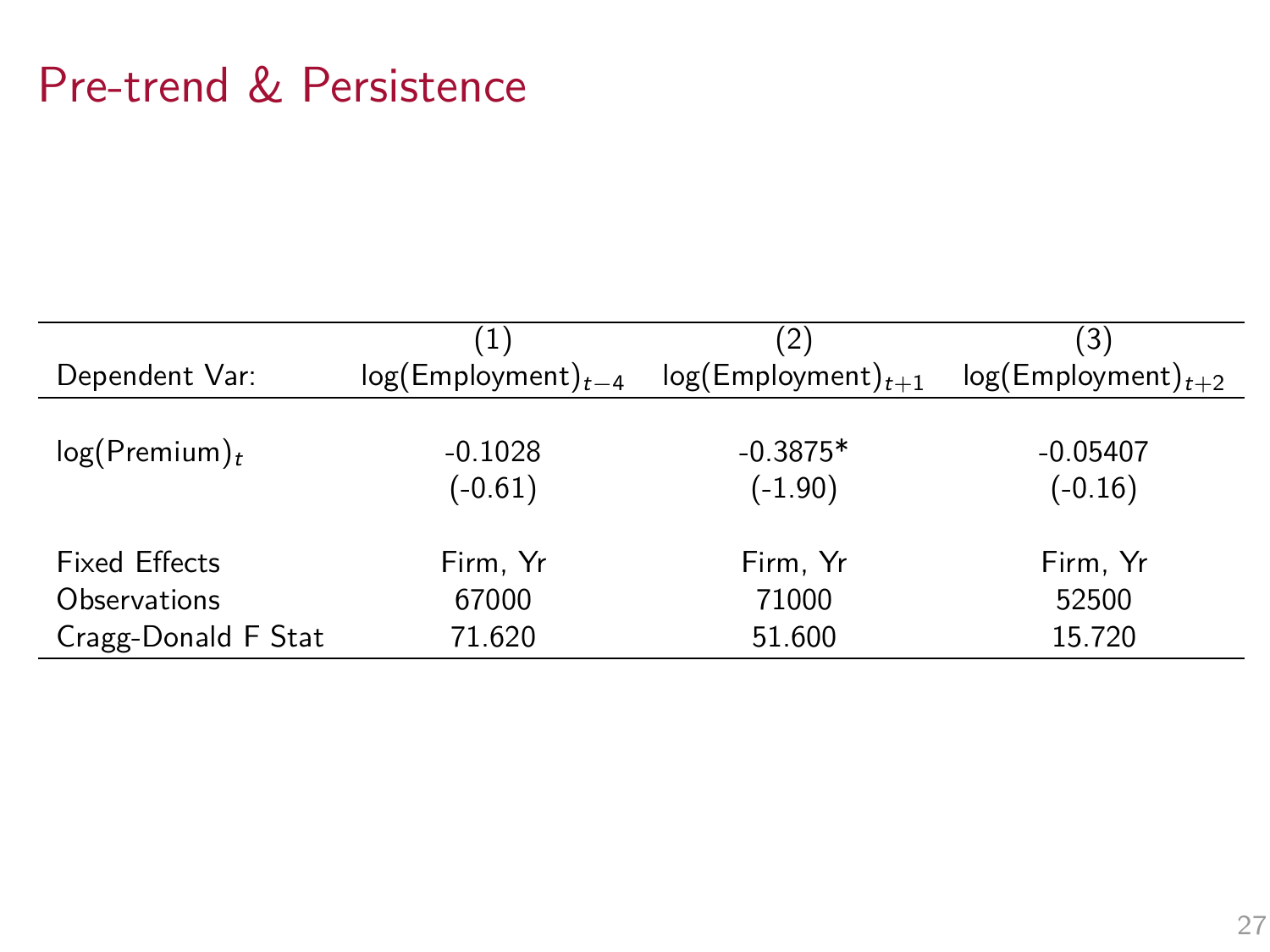# Heterogeneous Effect on Workers' Retention

Hypothesis: low-skilled workers are more likely separated

- Low-skilled workers earn lower wages
- Affordability mandate requires firms to bear more of the  $\uparrow$  in premiums for low-skilled workers
- $\bullet$   $\uparrow$  labor costs of low-skilled relative to high-skilled
- low-skilled labor is more easily replaced by technology

Use avg. income from past 5 years (not including 0) to proxy skill Using David Dorn's classification for routine & manual jobs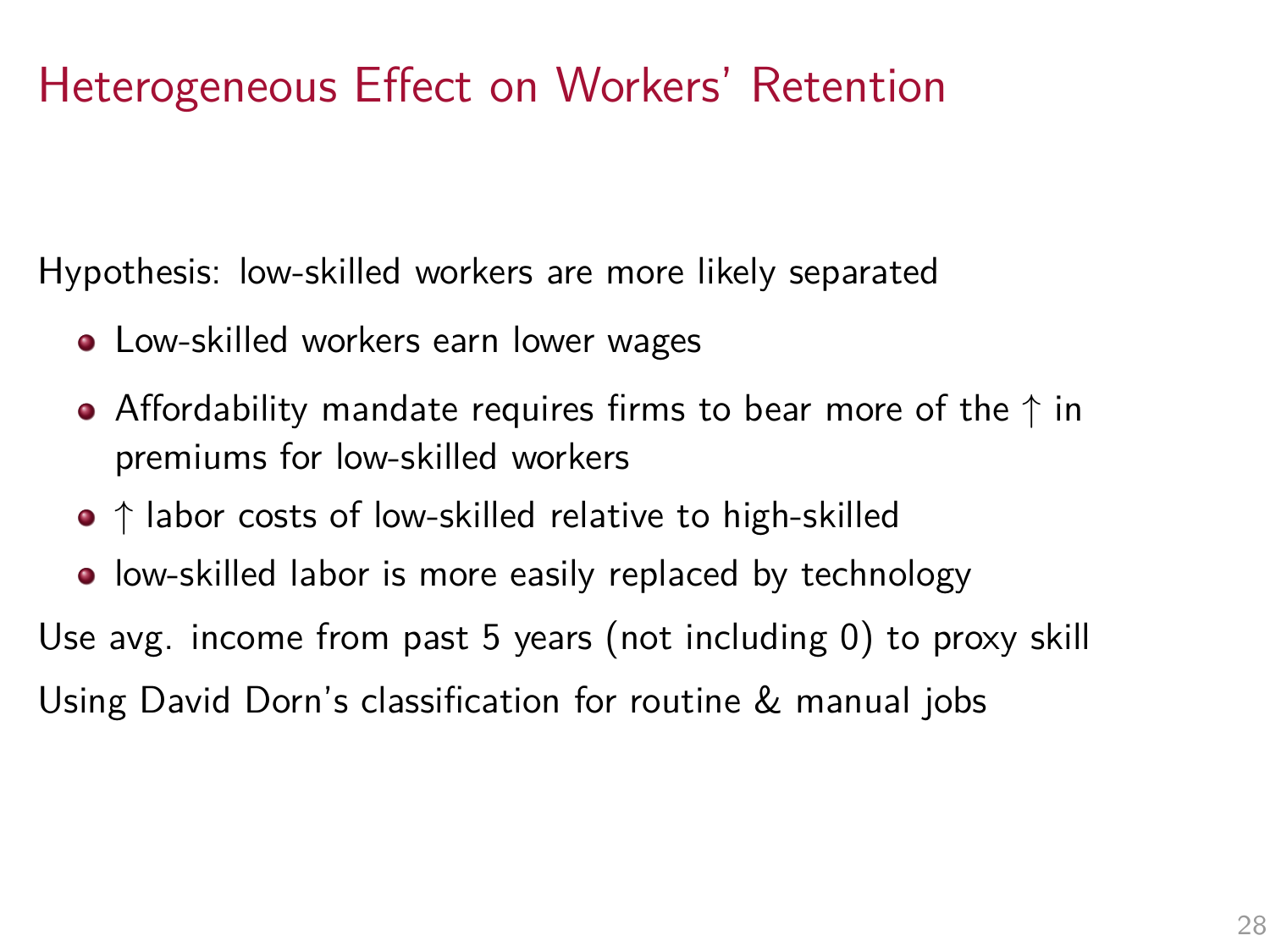# Heterogeneous Effect on Workers

IV Second Stage:

 $Y_{i,j,t} = \beta_2 \cdot log(p$ remium $)_{i,t} \cdot log(p$ ast avg wage $)_{i,j,t} +$ 

 $\beta_3 \cdot \log(\textnormal{premium})_{i,t} \cdot \textnormal{Routine}_{i,j} + \beta_4 \cdot \log(\textnormal{premium})_{i,t} \cdot \textnormal{Manual}_{i,j} +$ *β*<sup>5</sup> · log(past avg wage)i*,*j*,*<sup>t</sup> +*β*<sup>6</sup> ·Routinei*,*<sup>j</sup> +*β*<sup>7</sup> ·Manuali*,*<sup>j</sup> +FEi*,*<sup>t</sup> +ui*,*j*,*<sup>t</sup>  $i$ : firm;  $j$ : individual;  $t$ : year

log(past avg wage)i*,*j*,*<sup>t</sup> , Routinei*,*<sup>j</sup> , Manuali*,*<sup>j</sup> are standardized  $Y:$ 

- *I*(*Retained*) $_t$  if worker earns at least minimum wage full-time pay from her employer of  $t-1$
- *I*(Unemployed) $_{t}$  if worker earns less than minimum wage full-time pay in year t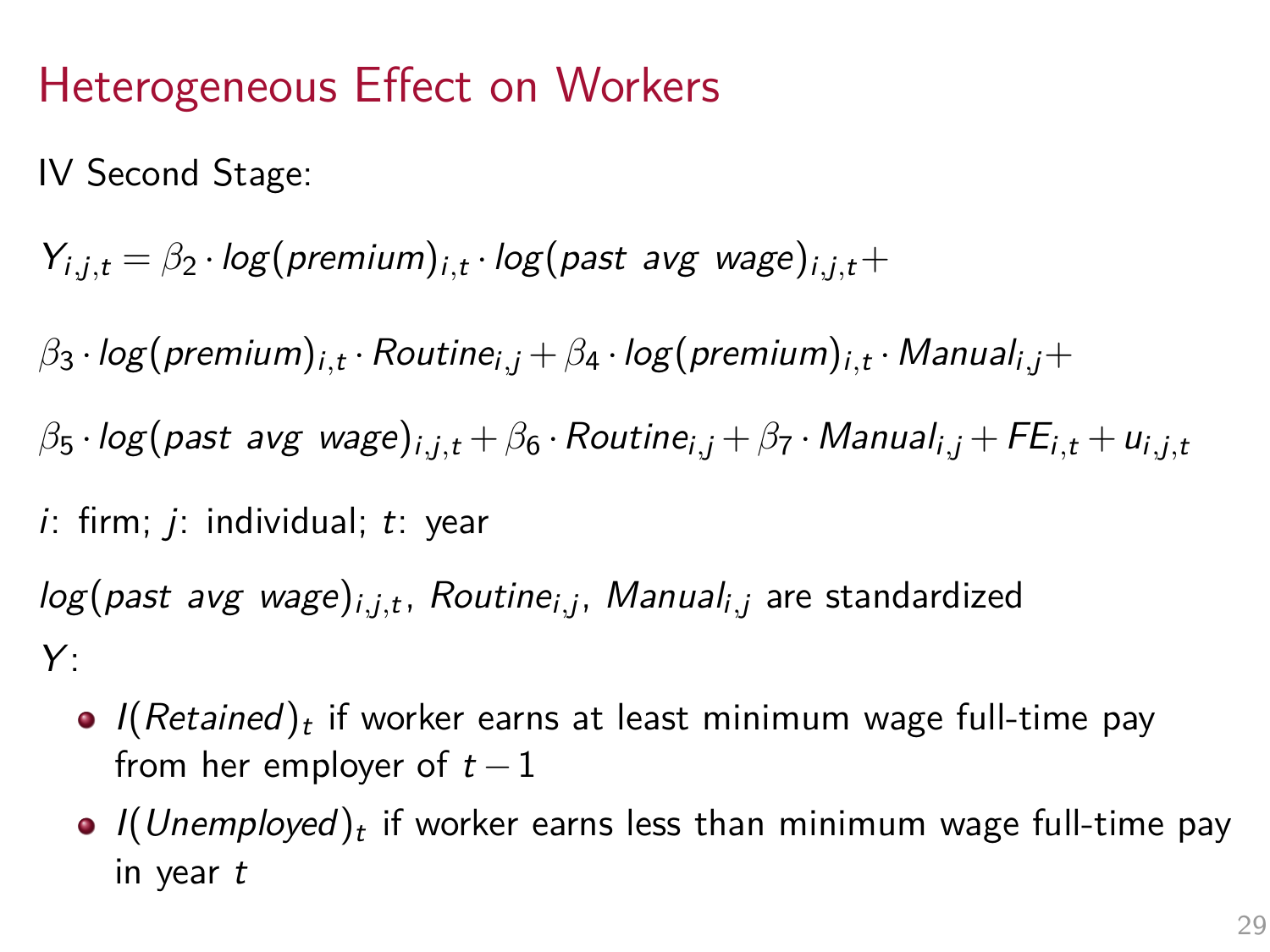## Heterogeneous Effect on Workers' Retention

| Dependent Var:                            | $\mathsf{I}(\mathsf{Retained})_t$ | $I(Retained)_{t+1}$ |
|-------------------------------------------|-----------------------------------|---------------------|
| $log($ Premium $)$ <sub>t</sub> * Routine | $-0.007397$                       | $-0.01031$          |
|                                           | $(-0.61)$                         | $(-0.63)$           |
| $log($ Premium $)$ <sub>t</sub> * Manual  | $-0.05668*$                       | $-0.07587*$         |
|                                           | $(-2.23)$                         | $(-2.23)$           |
| $log(Premium)t * log(AvgWage)$            | $0.1094***$                       | $0.1479***$         |
|                                           | (3.94)                            | (4.04)              |
| Controls                                  | Yes                               | Yes                 |
| <b>Fixed Effects</b>                      | Firm * Yr                         | Firm * Yr           |
| Observations                              | 4542000                           | 4542000             |

• When premiums  $\uparrow$  by 20%, if a worker's past wage is 2 std dev lower, the worker is 6 pp more likely to be separated,  $40\%$  of mean  $(16\%)$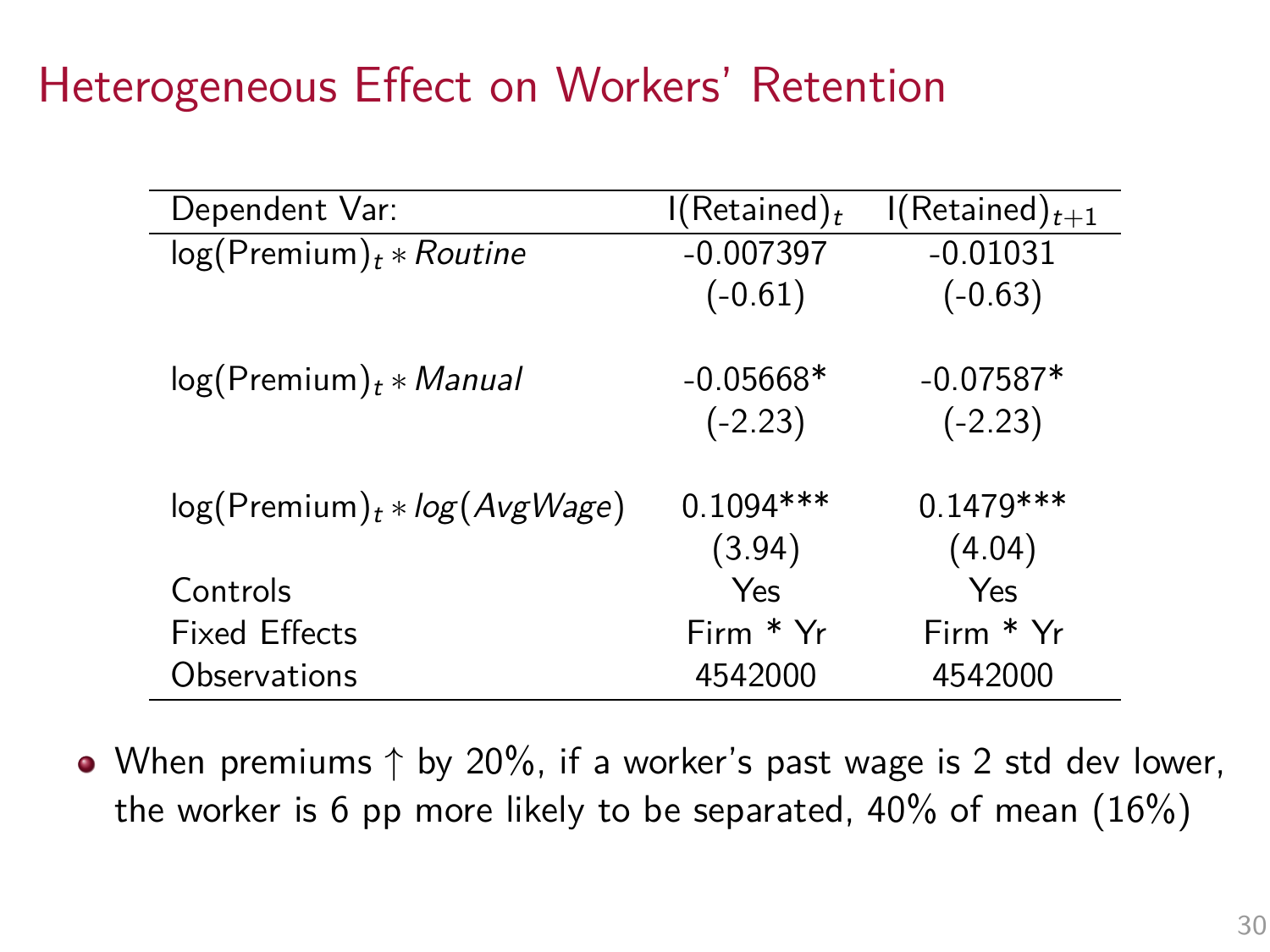# Heterogeneous Effect on Workers' Unemployment

| Dependent Var:                                  | $\left(\bigcup$ nemployed) <sub>t</sub> | $\left(\bigcup$ nemployed $\right)_{t+1}$ |
|-------------------------------------------------|-----------------------------------------|-------------------------------------------|
| $log($ Premium $)$ <sub>t</sub> * Routine       | $-0.006586$                             | 0.001022                                  |
|                                                 | $(-1.13)$                               | (0.12)                                    |
| $log($ Premium $)$ <sub>t</sub> * <i>Manual</i> | 0.0007712                               | 0.01579                                   |
|                                                 | (0.07)                                  | (1.02)                                    |
| $log($ Premium $)$ <sub>t</sub> * log(AvgWage)  | $-0.04221***$                           | $-0.03978*$                               |
|                                                 | $(-3.35)$                               | $(-2.41)$                                 |
| Controls                                        | Yes                                     | Yes                                       |
| <b>Fixed Effects</b>                            | $Firm * Yr$                             | Firm * Yr                                 |
| Observations                                    | 4542000                                 | 4542000                                   |

• When premiums  $\uparrow$  by 20%, if a worker's past wage is 2 std dev lower, the worker is 1.6 pp more likely to unemployed, 53% of mean (3%)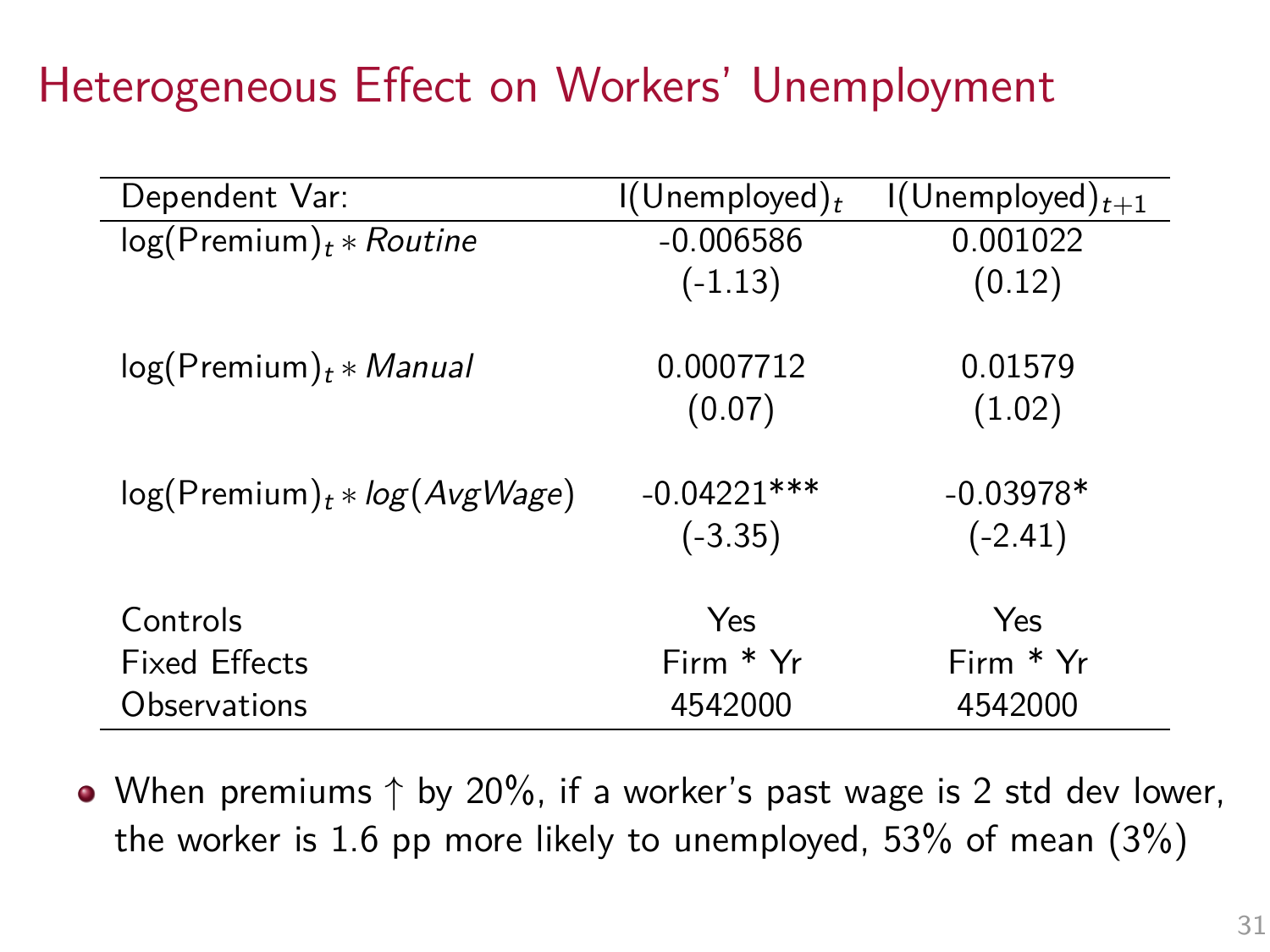### Outline

When health insurance costs ↑, results suggest that

- $\bullet$  firms' employment  $\downarrow$ 
	- $\blacktriangleright$  by more for firms with high premium/wage ratios
- 2 low-skilled (low-wage) labor ↓ by more
- **3** Next we study how firms change technology investment
	- ▶ hypothesis:  $\uparrow$  to replace workers
	- ▶ going back to firm-year level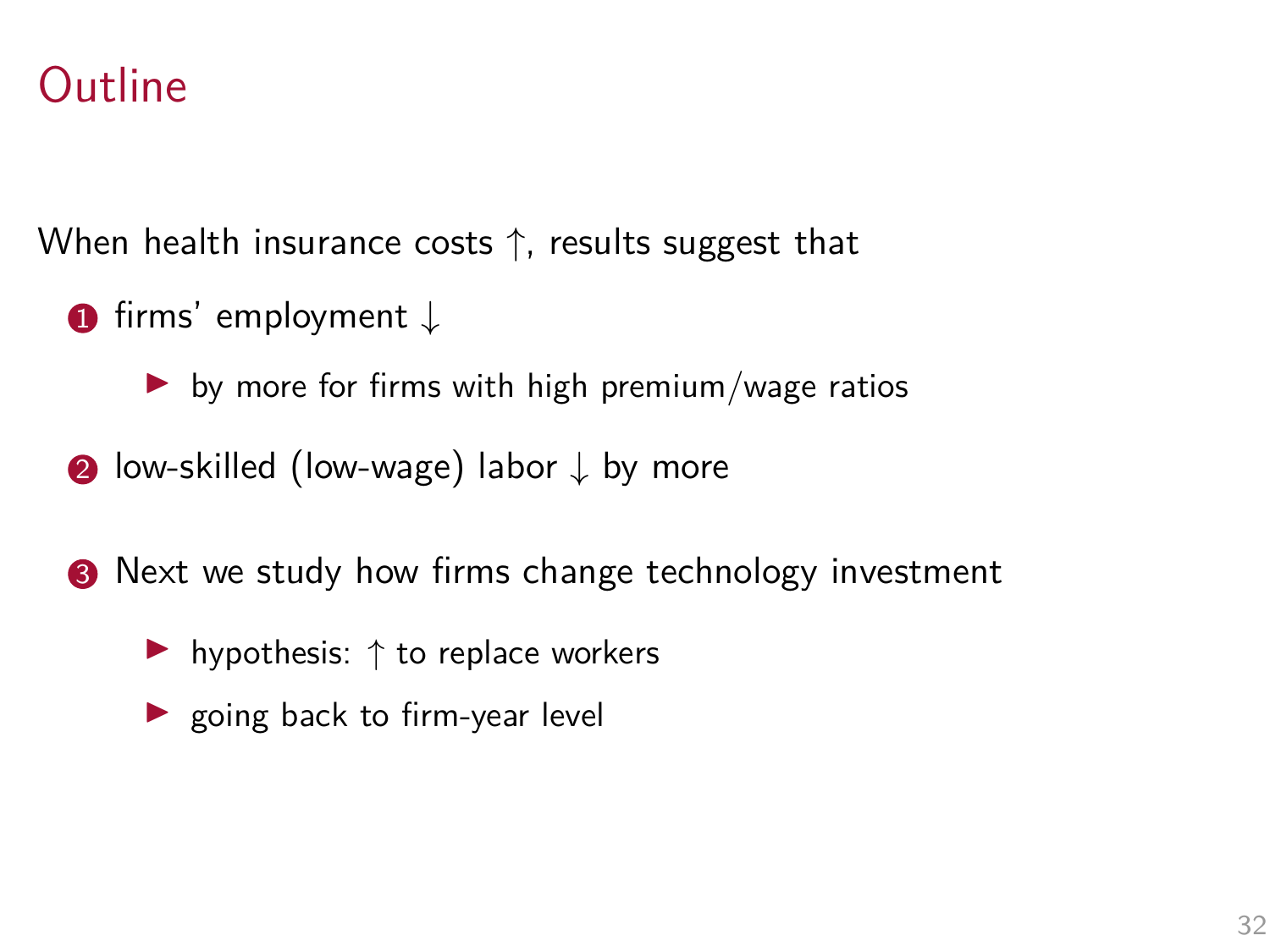## Effect on Firms' PC Investment

| Dependent Var:                                   | log(Total PC Budget)        |                                   |                                |                            |
|--------------------------------------------------|-----------------------------|-----------------------------------|--------------------------------|----------------------------|
|                                                  | (1)                         | (2)                               | $\left( 3\right)$              | (4)                        |
| $log($ Premium $)$ <sub>t</sub>                  | 1.09                        | 0.86                              | $1.29**$                       | $1.22**$                   |
|                                                  | (1.30)                      | (1.11)                            | (1.99)                         | (2.05)                     |
| $log(Employment)_{t-1}$                          |                             |                                   |                                | $0.39***$<br>(38.38)       |
| <b>Fixed Effects</b><br>N<br>Cragg-Donald F Stat | Firm, Yr<br>102805<br>31.91 | Firm, Yr*State<br>100510<br>35.30 | Firm, Yr*Ind<br>91195<br>49.64 | Firm, Yr<br>88970<br>48.91 |

When premiums  $\uparrow$  by 20%, firms  $\uparrow$  PC budget by 20%.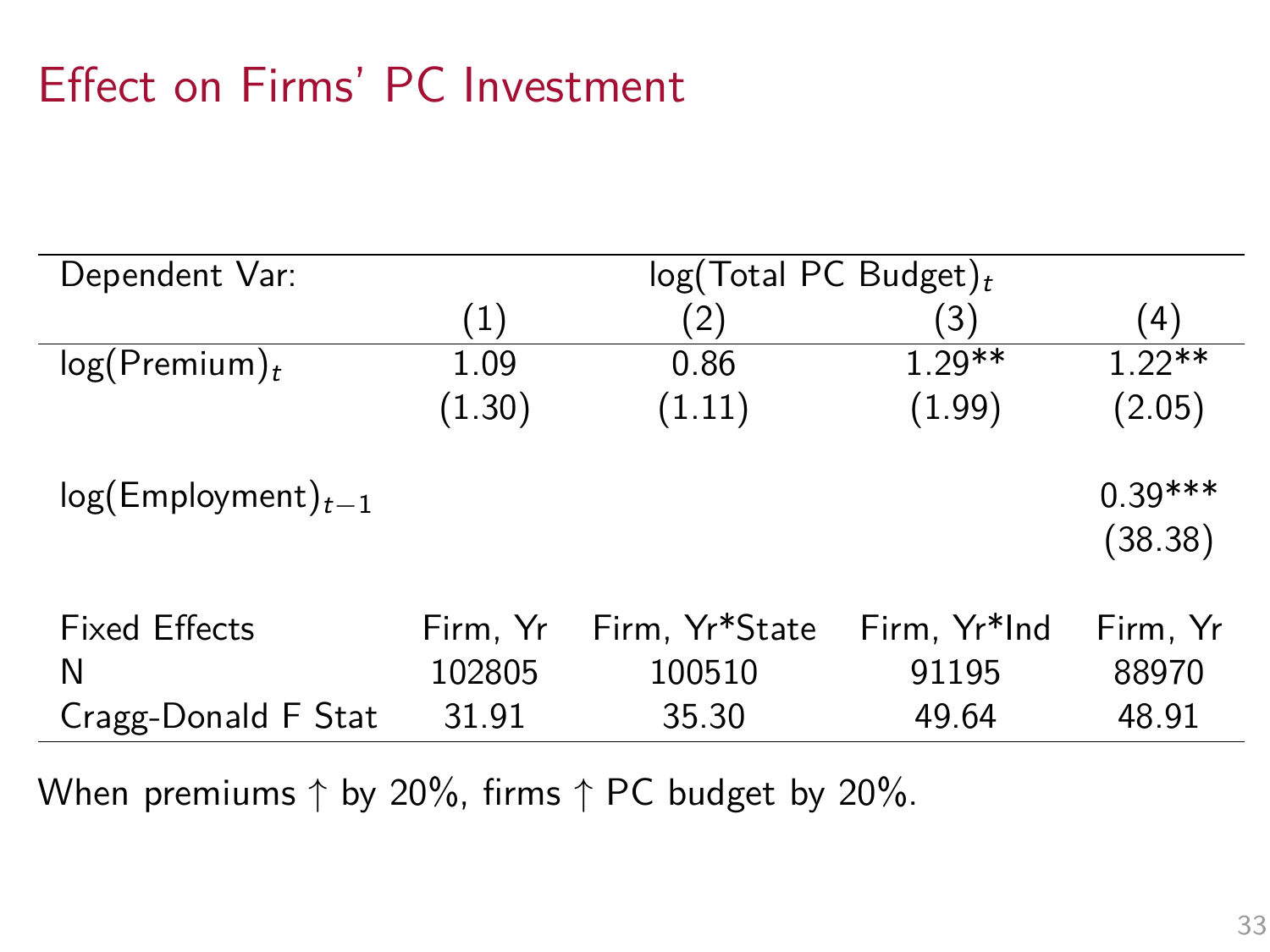# Effect on Firms' PC Intensity

| Dep. Variable           | log(PC Budget Per Worker) |                   |             |            |
|-------------------------|---------------------------|-------------------|-------------|------------|
|                         | (1)                       | $\left( 2\right)$ | (3)         | (4)        |
| log(Premium)            | $1.67**$                  | $1.32*$           | $1.30**$    | $1.19**$   |
|                         | (2.04)                    | (1.86)            | (2.24)      | (2.11)     |
| $log(Employment)_{t-1}$ |                           |                   |             | $-0.07***$ |
|                         |                           |                   |             | $(-6.88)$  |
| FE                      | Firm Yr                   | Firm State-Yr     | Firm Ind-Yr | Firm Yr    |
| Ν                       | 102499                    | 100208            | 90925       | 88899      |
| Cragg-Donald F Stat     | 31.12                     | 35.49             | 48.36       | 48.85      |

When premiums ↑ by 20%, firms ↑ PC budget per person by 20%.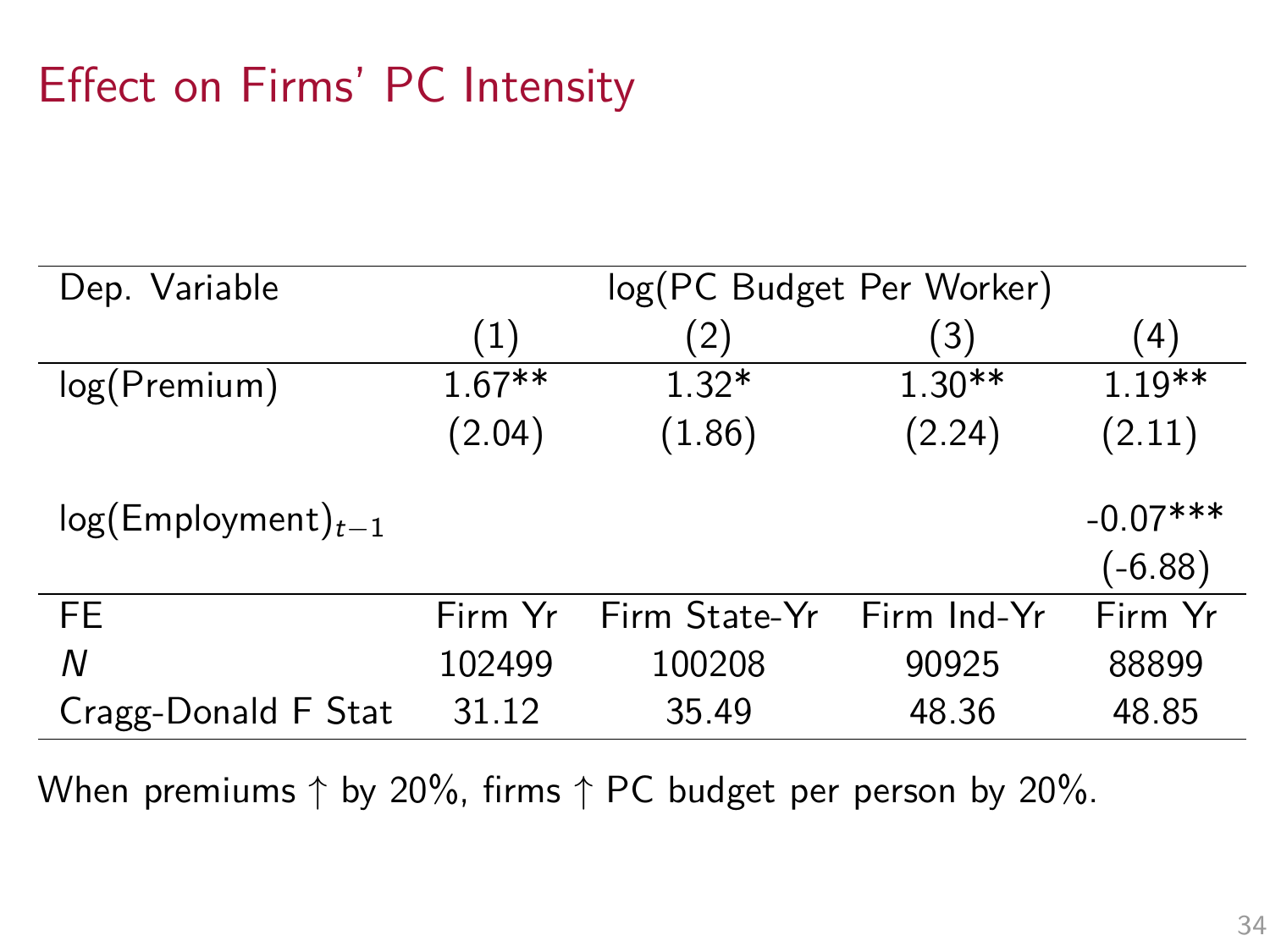# Effect on Firms' IT Investment

| Dependent Var:                                   | $log(Total IT Budget)_t$    |                                   |                                |                            |
|--------------------------------------------------|-----------------------------|-----------------------------------|--------------------------------|----------------------------|
|                                                  | (1)                         | (2)                               | (3)                            | (4)                        |
| $log(Premium)_t$                                 | $1.52*$<br>(1.72)           | 0.93<br>(1.19)                    | $1.06*$<br>(1.69)              | $1.01*$<br>(1.76)          |
| $log(Employment)_{t-1}$                          |                             |                                   |                                | $0.39***$<br>(40.28)       |
| <b>Fixed Effects</b><br>N<br>Cragg-Donald F Stat | Firm, Yr<br>102949<br>32.05 | Firm, Yr*State<br>100645<br>35.29 | Firm, Yr*Ind<br>91323<br>49.84 | Firm, Yr<br>89045<br>49.01 |

When premiums  $\uparrow$  by 20%, firms  $\uparrow$  PC budget by 20%.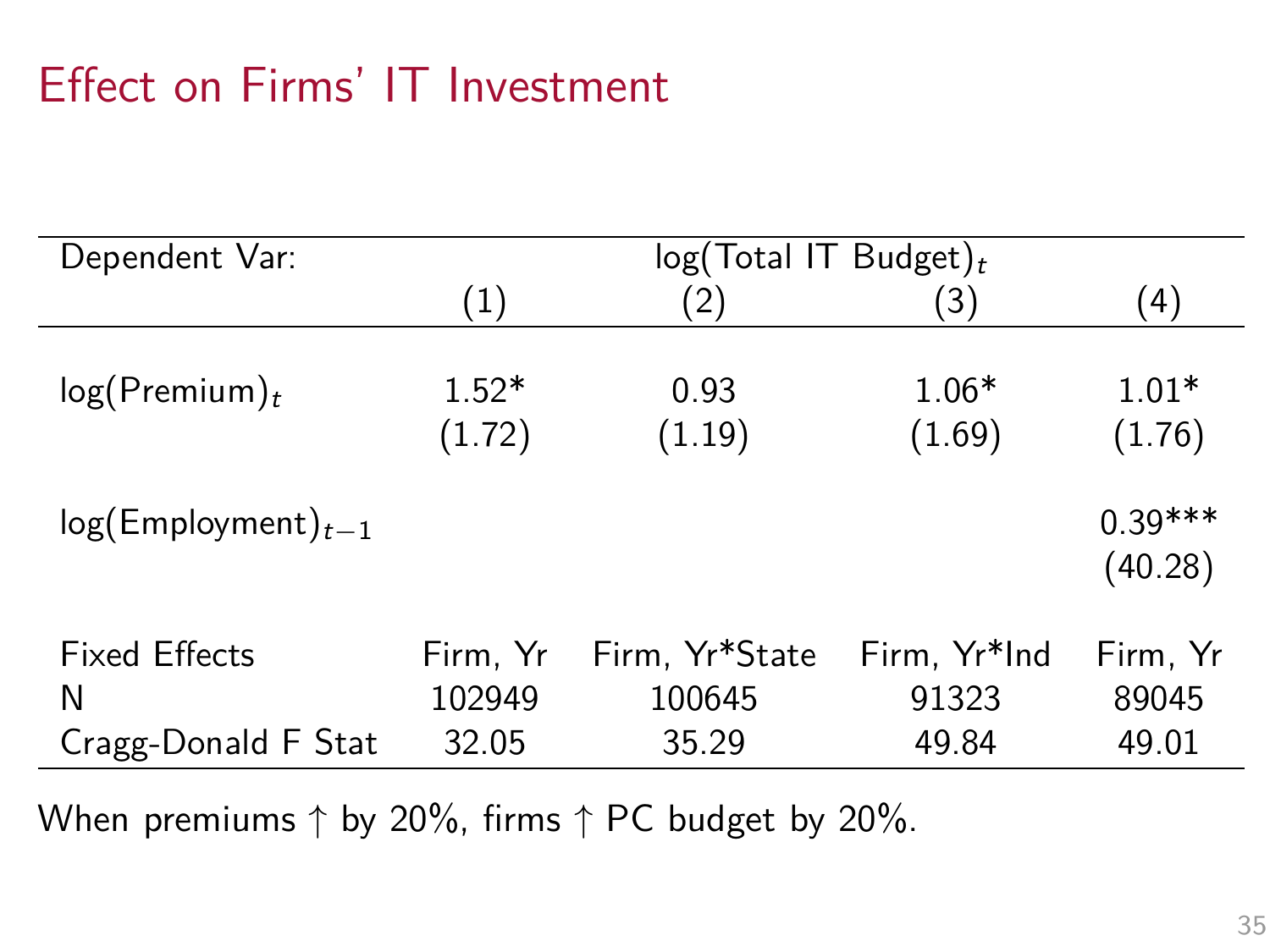# Effect on Firms' IT Intensity

| Dep. Variable       | log(IT Budget Per Worker) |               |             |            |
|---------------------|---------------------------|---------------|-------------|------------|
|                     | (1)                       | $^{\prime}2)$ | (3)         | (4)        |
| log(Premium)        | $2.22**$                  | $1.51**$      | $1.13***$   | $1.02*$    |
|                     | (2.47)                    | (2.06)        | (2.06)      | (1.90)     |
| log(L.Employment)   |                           |               |             | $-0.05***$ |
|                     |                           |               |             | $(-5.80)$  |
| <b>FE</b>           | Firm Yr                   | Firm State-Yr | Firm Ind-Yr | Firm Yr    |
| Ν                   | 102631                    | 100331        | 91041       | 88974      |
| Cragg-Donald F Stat | 31.32                     | 35.54         | 48.64       | 48.95      |

When premiums  $\uparrow$  by 20%, firms  $\uparrow$  IT budget by 20%.